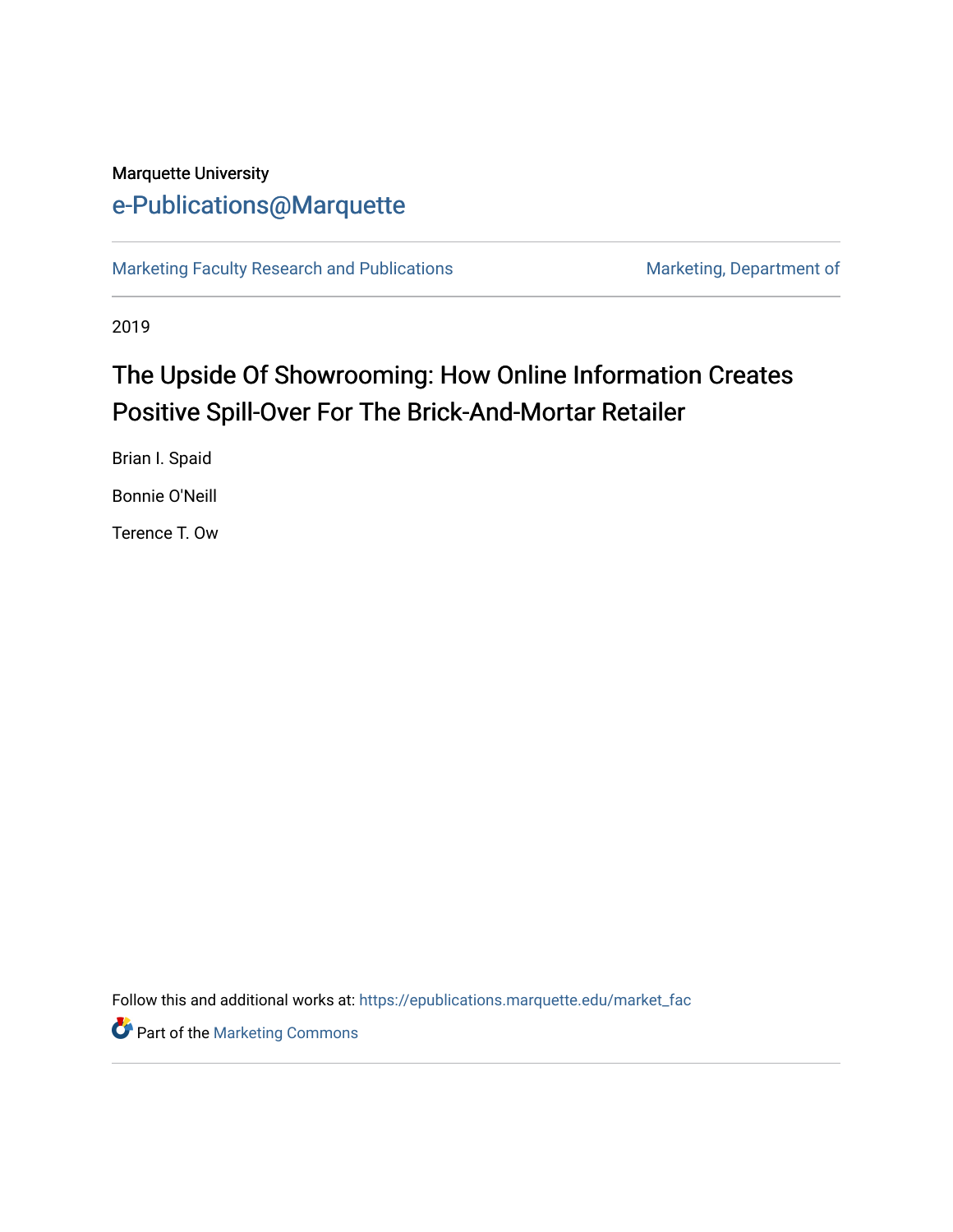**Marquette University**

# **e-Publications@Marquette**

# *Management Faculty Research and Publications/College of Business Administration*

### *This paper is NOT THE PUBLISHED VERSION***.**

Access the published version via the link in the citation below.

*Journal of Organizational Computing and Electronic Commerce*, Vol. 29, No. 4 (2019): 294-315. [DOI.](https://doi.org/10.1080/10919392.2019.1671738) This article is © Taylor & Francis and permission has been granted for this version to appear i[n e-Publications@Marquette.](http://epublications.marquette.edu/) Taylor & Francis does not grant permission for this article to be further copied/distributed or hosted elsewhere without the express permission from Taylor & Francis.

# The Upside Of Showrooming: How Online Information Creates Positive Spill-Over For The Brick-And-Mortar Retailer

Brian I. Spaid Department of Marketing, College of Business Administration, Marquette University, Milwaukee, Wisconsin Bonnie S. O'Neill

Department of Management, College of Business Administration, Marquette University, Milwaukee, Wisconsin

### Terence T. Ow

Department of Management, College of Business Administration, Marquette University, Milwaukee, Wisconsin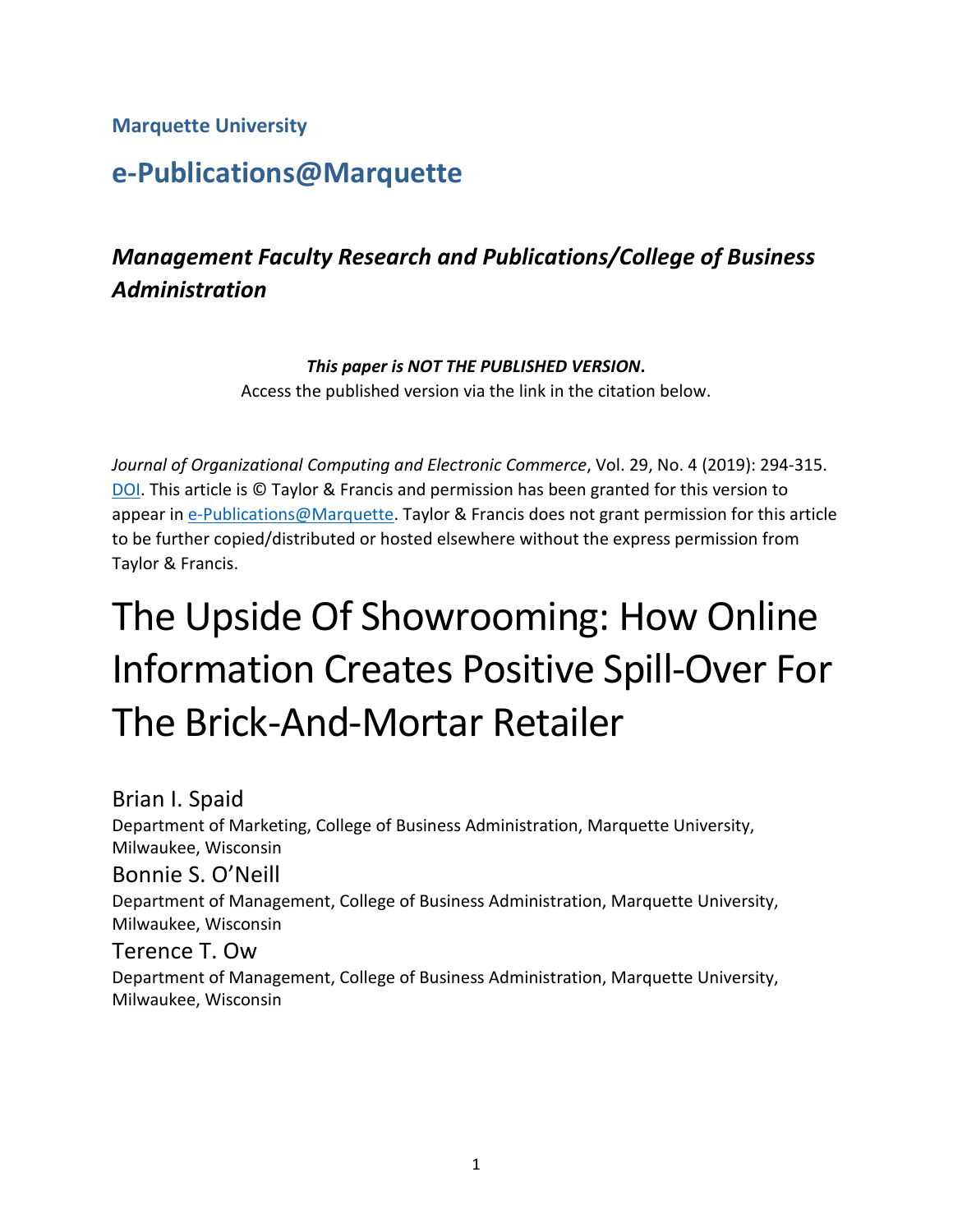### KEYWORDS:

Retail; Electronic Commerce, Mobile marketing, Mobile-assisted shopper, Repatronage intention, Satisfaction, DSMM

### ABSTRACT:

The ubiquitous nature of mobile internet devices (i.e., smartphones and tablet computers) has led to an increase of their use within the retail environment as a shopping assistive technology. Consumers use them for a variety of shopping-related tasks, the most significant of which is researching product information. The use of these devices has clearly impacted how consumers shop, but what is not clear is how these devices affect shopper satisfaction, trust in the retailer and subsequent shopper intentions. The purpose of this paper is to better understand these relationships and extend existing research on the use of mobile internet devices in the retail industry. Several hypotheses are offered, and survey data from a nationwide random sample of consumers tested the hypotheses using structural equation modeling. Results indicate that shoppers' satisfaction and trust in an online information source creates a spill-over effect on satisfaction and trust towards the retailer. Additionally, retailer repatronage intentions increase as a result of this spill-over effect. Contributions to emerging mobile marketing literature and theory, managerial implications, and future research recommendations are discussed.

### Introduction

In the past, much ink was spilt in the media about how shopper "showrooming" behavior (browsing a brick-and-mortar retailer but purchasing from an online competitor; Rapp et al. 2015) was nothing less than a harbinger of a coming retail apocalypse. But a funny thing happened on the way to doomsday; retailers began to embrace shoppers' smartphone use and some actively encouraged it. In fact, a recent Forbes magazine article reported that 86% of retail sales in the U.S. still occur in traditional brick-and-mortar stores, with 53% of those purchases influenced by online information (Goldberg 2018). These online information sources are those easily accessible through a mobile internet device such as mobile web sites or mobile apps (i.e., purpose built software programs). So, what is actually going on in the competitive retail landscape?

Presently, a walk down the aisle of a typical retailer reveals a multitude of point-of-purchase displays encouraging you to "Find this project on Pinterest" or "Like us on Facebook" (Harris and Dennis 2011). Products might include quick response (QR) codes to access more information online and stores highlight their access to free Wi-Fi to facilitate shoppers' online information searches (Sheehan 2018). Increasingly, retailers are making it easier for shoppers to use their mobile internet devices (e.g., smartphones and tablet computers) while in their retail environment. But, does doing so automatically yield a significant competitive advantage for the retailer, or has offering such services simply become the default practice for retailers? Although simply accommodating a shopper already inclined to be influenced by online information might seem logical on its face, is the retailer reaping any advantages from doing so? Recent research suggests that shoppers who spend time on their mobile devices while in a store tend to stay longer and spend more money (Grewal et al. 2018). However, is the increased spending simply a matter of convenience for the shopper (e.g., *While I'm here, I should also get* ….)? Or, might shoppers' use of mobile internet devices (hereafter MIDs) in the store not only provide soughtafter information for the shopper, but also yield potential benefits to the retailer?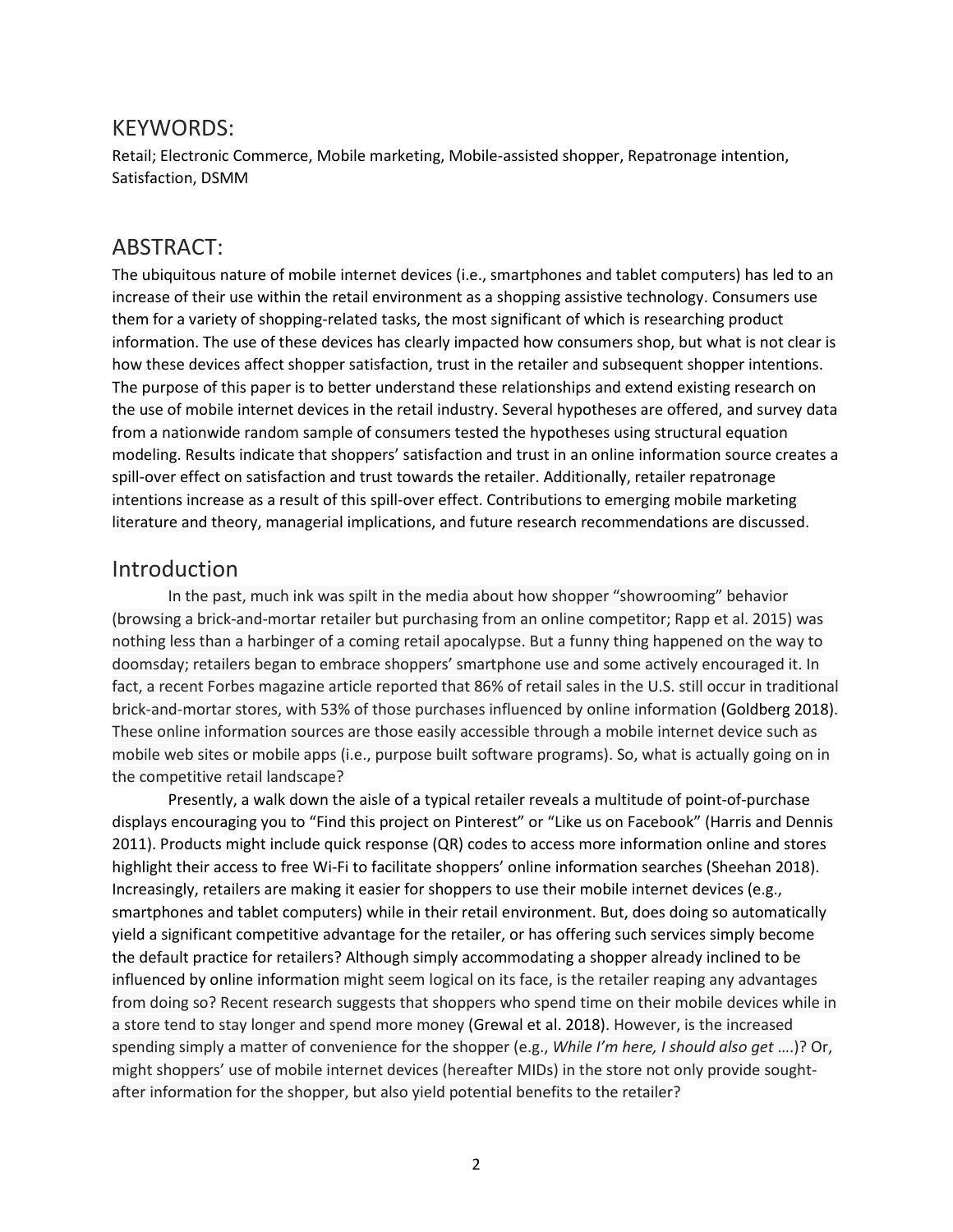Although there is nothing new in suggesting that retailers pay attention to shoppers' attitudes and behaviors, research is just beginning to investigate the effect that shoppers' MID usage has on their perceptions of the retailer as a trustworthy and satisfying source for useful information. For example, research suggests that shoppers tend to evaluate retailers in a manner that is consistent with evaluations of the products/brands that they offer (Zboja and Voorhees 2006). Results from that study found that shoppers tended to be more satisfied with the retail firm and experienced greater trust in the retailer if they trusted the brands it offered and were satisfied with the brand offerings. Such "spill-over" effects translated into greater intentions to patronize the retail firm in the future (Narang, Shankar, and Narayanan 2018). The model investigated by Zboja and Voorhees (2006) also found that brand satisfaction led to both brand trust and satisfaction with the retailer. And, a study by Meuter et al. (2000) found that when the information provided by an online site yielded useful information, shoppers expressed satisfaction with their experiences.

Not all extant research agrees with these findings, however. A recent meta-analysis examining components of customer loyalty found a stronger relationship between trust and loyalty relative to purchase intentions than for satisfaction and loyalty and it was argued that satisfaction with a retailer followed from established trust (Pan, Sheng, and Xie 2012). In considering shoppers' perceptions of a retailer's mobile app, Iyer, Davari and Mukherjee (2018) found that customers' perceptions of several types of value led to satisfaction, and that satisfaction then led to repatronage intentions. The conflicting directionality of these studies and others, which are discussed in more detail below, suggests a continued need for research to tease apart specific components of the seller-buyer relationship that can be useful for predicting repatronage intentions.

In an effort to help clarify some of the relationships mentioned above, this study examines part of complex buyer-retailer relationship involving shoppers' perceptions of the sources of information used while shopping in a physical retail environment. Since shopper MID use behaviors within brick-andmortar stores has become common (Quint, Rogers, and Ferguson 2013), the types of information available for a shopper to access can be quite varied. Perhaps unsurprisingly, the largest motivator of instore MID usage by shoppers is to access product information (brands, product specifications, pricing, availability, etc.) (Skrovan 2017). And, as mentioned above, shoppers' perceptions about a store's product brand offerings translated into similar perceptions about the retailer itself (Zboja and Voorhees 2006). Following a similar theoretical perspective, we questioned whether perceptions about the information source shoppers accessed with MIDs influenced perceptions of the retailer in much the same way that brand offerings did. If this is the case, it would be equally important for managers to understand how online information accessible within their stores contributes to shoppers' evaluation of the retail firm itself. This, in turn, could help retailers develop strategies to not only increase customers' use of MIDs, but to *shape* shopper attitudes to further enhance repatronage behaviors. Although it may seem logical to assume positive repatronage behaviors if a shopper develops satisfaction and trust of information acquired while in a retailer's store, the conflicting research to date suggests that this is not a guaranteed outcome. The media often negatively sensationalizes reports of retailers who seemingly manipulate shoppers' attitudes and behaviors in *any* manner (R. M. Wilson, Gaines, and Hill 2008). We argue that until such behavior is empirically examined, it seems unwise to assume the existence of positive shopper attitudes and behaviors.

In this study, we examine the influence of online information accessed within a retail environment on shoppers' satisfaction and trust with the retailer and its subsequent influence on repatronage intentions. Although some qualitative research has explored the meaning of mobile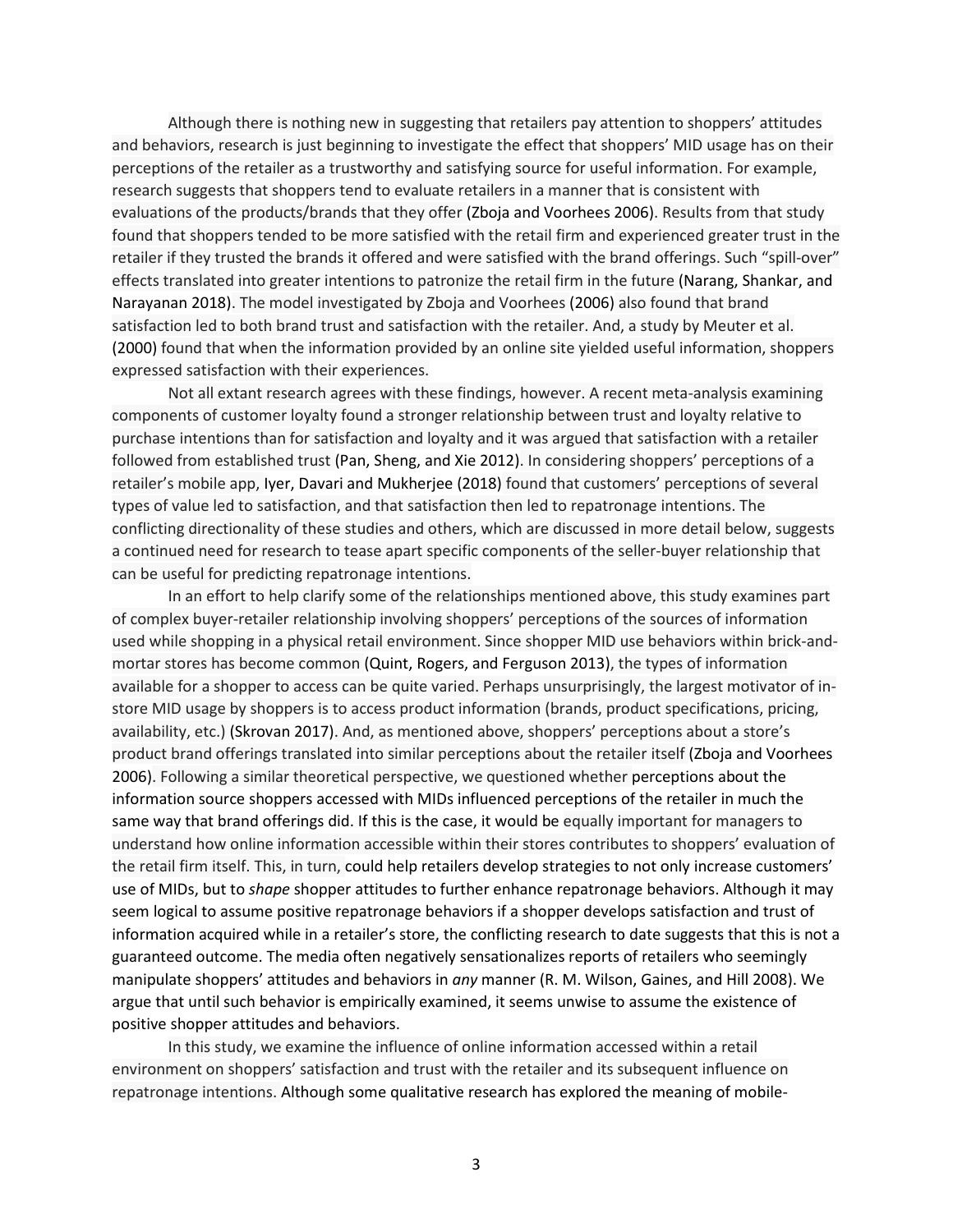assisted shoppers' experiences (Spaid and Flint 2014) and the likelihood of engaging in distracted shopping (Sciandra and Inman 2015), there is still much to be learned about mobile-assisted shoppers. As such, we conducted a quantitative study that supplements earlier qualitative research by investigating the complex relationships thought to exist between the shopper, the retailer, and perceptions of online information sources accessed while shopping. We draw on existing research demonstrating how shoppers' satisfaction with brands and trust in those brands spills over onto satisfaction with the retailer and trust in the retailer (Zboja and Voorhees 2006). Using that framework as a preliminary source for theory, we examine how satisfaction with a MID-based information source and shoppers' trust in the information source may spill over onto perceptions of the retail firm, thereby influencing both satisfaction and trust in the retailer. We then examine the influence of those variables on shoppers' repatronage intentions.

In conducting this research, we hope to contribute to a growing body of digital, social media, and mobile marketing (DSMM) research that addresses mobile marketing within the retail environment (Lamberton and Stephen 2016; Shankar and Balasubramanian 2009; Shankar, Smith, and Rangaswamy 2003). Although mobile shopping represents one-third of ecommerce (Iyer, Davari, and Mukherjee 2018) the vast majority of purchases are still made in brick-and-mortar retail environments. As such, it is important to better understand shoppers' perceptions of the information sources available within the retail environment. With this study, we also hope to enable managers to better understand how mobile marketing efforts that provide credible and useful information about products within their retail stores might influence shoppers' perceptions on their path-to-purchase (Shankar et al. 2016). By identifying how these perceptions influence both their satisfaction with and trust in the retailer, we may also help managers better understand the mediating role of trust in the relationship between information source satisfaction and repatronage intentions.

We begin by reviewing existing research on shoppers' satisfaction and trust within the retail context to provide theoretical support for the use of online information made available to enhance purchase decisions in a traditional retail space. A model is provided to illustrate the relationships thought to exist, and several hypotheses are presented based on existing theory. The hypotheses are tested using data gathered from a survey of retail shoppers across the United States (n = 599). Structural equation modeling is used to test the hypotheses, and results are discussed. A general discussion of the findings is presented, followed by managerial implications of the study and opportunities for future research. Lastly, study limitations are acknowledged.

> -------------------------------------------------- INSERT FIGURE 1 ABOUT HERE -------------------------------------------------

### LITERATURE REVIEW

### Satisfaction with Information Source

There is considerable research investigating the desirable outcomes retailers and manufacturers attempt to create for shoppers via their products and services. Satisfaction is one shopper attitude in which prolific research has been conducted (see Geyskens, Steenkamp, and Kumar 1999a for a detailed meta-analytic review). Satisfaction is considered to be a shopper's judgment or attitude that a product or service yields a pleasant sense of fulfillment (Oliver 1997). When looking at attitudes, the most commonly accepted characterization involves the tripartite conceptualization in which an attitude is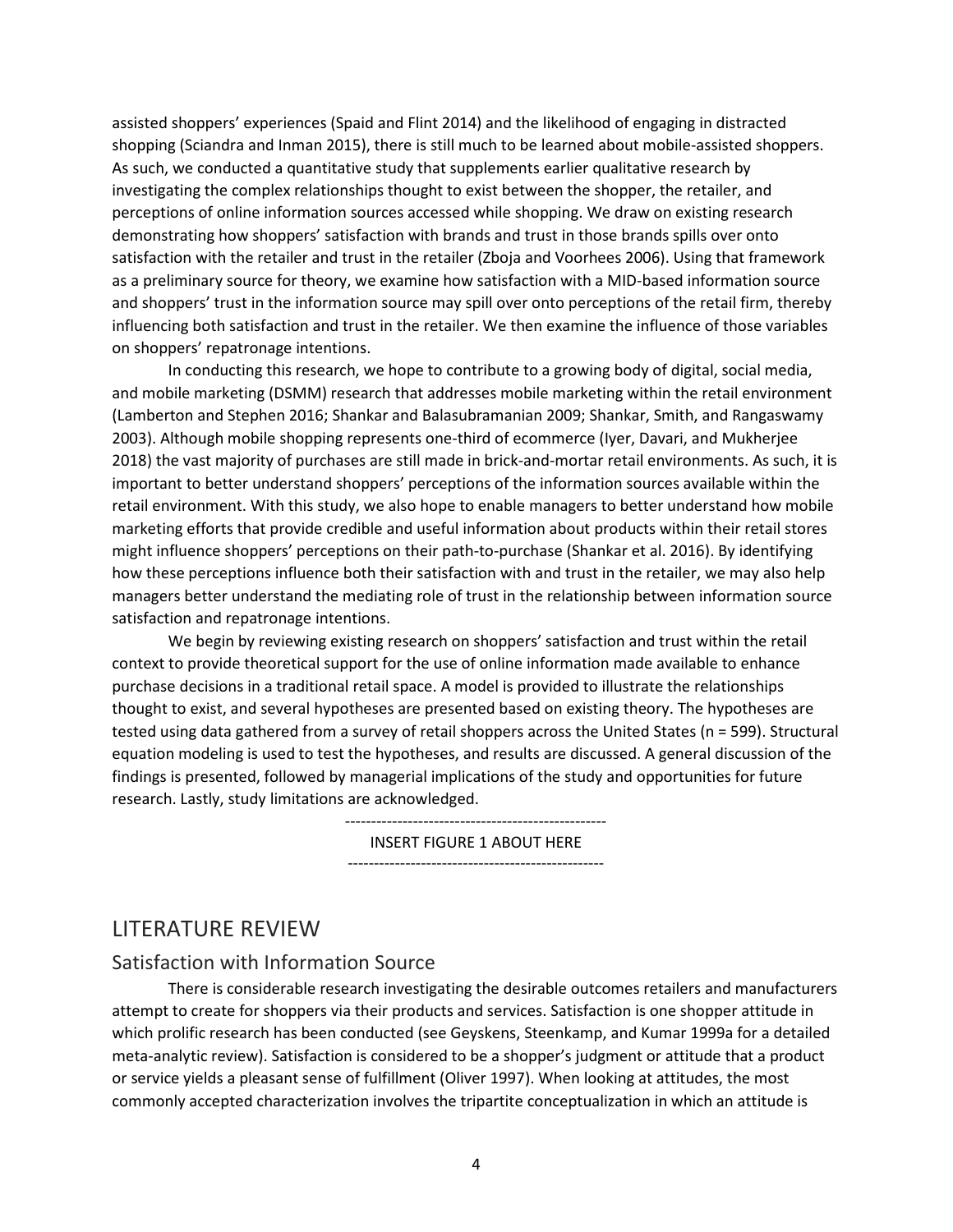composed of affect, behavioral intentions and cognition (Breckler 1984). In considering attitudes towards the use of technology, Mitzner et al. (2010) found that positive attitudes were strongly associated with how technology supported activities, enhanced convenience for the user and the useful features of the technology. Although their study involved older adults, it is widely known that younger technology users are even more likely to hold these attitudes (Quint, Rogers, and Ferguson 2013).

In the present study, the context for examining satisfaction includes both the in-store retail experience and the experience of securing online product-related information while physically shopping in a given store. This distinction is needed, as early research suggested that shoppers form different satisfaction judgments for distinct elements of a shopping experience (Singh 1991). More recently, it was found that use of mobile devices by shoppers to simultaneously occupy both physical and virtual worlds has increased (Houliez 2010). These concurrent in-store and online retail experiences frequently resulted in differing judgments of shopper satisfaction (Houliez 2010), especially if the information was inconsistent. This simultaneous existence can create a sort of "dual consciousness" across each domain (Banerjee and Longstreet 2015). In a world where consumer attention can be fractured and unfocused (Brasel 2012), shoppers' cognitive energies are often split between the retail environment they physically occupy and the online world they virtually occupy. This may affect perceptions of the information sources examined during their shopping activities (Banerjee and Longstreet 2015). An advantage of this type of media multitasking is that shoppers have greater control over how they filter out and process information gleaned from retailers' marketing communications (Banerjee and Longstreet 2015). However, while media multitasking in a traditional store, shoppers may consider some of the information gleened as extensions of the retailer itself which may or may not yield consistent and positive judgments (Stocchi, Guerini, and Michaelidou 2017).

Perceptual differences may also exist between the information provided in the retailer's own app and information from other sources (e.g., manufacturer website and app, consumer review sites) (Iyer, Davari, and Mukherjee 2018). Additional confirmation of this information duality was found in a large study (n = 3000) that examined behaviors of mobile-assisted shoppers (Quint, Rogers, and Ferguson 2013). Results from that study showed that 70% of shoppers used a retailer's website to gather product information. The study also found that 75% of shoppers used *another* website for such information. Shankar and Balasubramanian (Shankar and Balasubramanian 2009) conducted a metaanalysis that examined the communication and promotion efforts retailers used in their mobile marketing strategies. Although a detailed reporting of their meta-analysis is beyond the scope of the present study, a key finding suggests that supplying different types of information to shoppers at various stages of a potential purchase can enhance their overall satisfaction with the retailer. Taken together, it seems that even the smallest retailers need to be aware of how the sources of information retrieved from MIDs affect mobile marketing strategies and sales goals, especially if customer repatronage is a key performance indicator (Iyer, Davari, and Mukherjee 2018). When done effectively, retailers may be able to anticipate purchases, both present and future (Shankar and Balasubramanian 2009).

As suggested above, factors that drive customer satisfaction of online information sources may also have a spill-over effect on customer repatronage intentions with the retail store (Narang, Shankar, and Narayanan 2018). Yakup and Diyarbakirlioglu (2011) found that shoppers tend to retain certain information that they receive—in whatever format it appears—especially when it is immediately relevant or supports views they previously held. We argue that such selective retention may provide a useful trigger for transferring the perception of satisfaction with a source of information to satisfaction with the retailer, who is the actual provider of the information. This spill-over effect has been shown to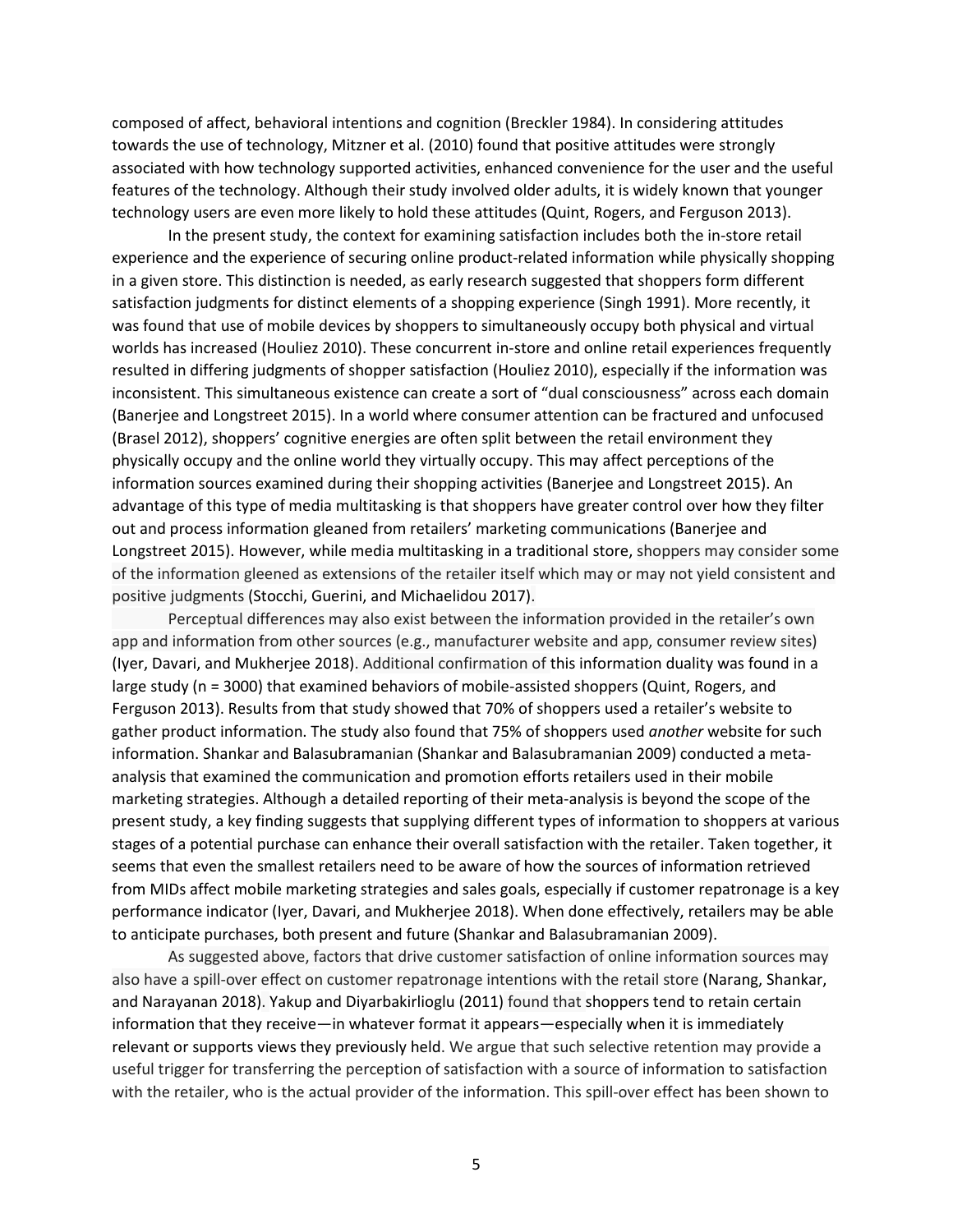drive product quality associations across brands and markets in online environments (see Madden, Roth, and Dillon 2012 for a discussion). This existence of spill-over effects have been examined in a variety of research domains including but not limited to organizational behavior (Barksdale and Werner 2001), human resource management (Hartwell and Campion 2016) and psychology, where the term "halo effect" was used to represent a similar phenomenon (Cooper 1981). This plethora of research domains recognizing spill-over effects lends strong support for its ability to also explain shoppers' perceptions. More formally, spill-over is considered to be an individual's "failure to discriminate among conceptually distinct and potentially independent attributes, with the result that individual attribute ratings co-vary more than they otherwise would" (Leuthesser, Kohli, and Harich 1995, p. 58) In a retail context, this effect is thought to occur from the consumer's desire to maintain cognitive consistency (Abelson 1968). For example, it has been shown to influence loyalty towards a salesperson that spills over onto loyalty behaviors focused on the retailer (Beatty et al. 1996). It also occurs when shoppers' satisfaction with brands spills over to influence their satisfaction with retailers, as mentioned earlier (Zboja and Voorhees 2006). In addition, Roehm and Tybout (2006) found that attitudes and beliefs about a brand scandal spill-over to the product category and competing brands, tainting their reputations.

Based on these findings, we hypothesize that satisfaction with an online information source will display similar attitudinal transference upon the retailer, in effect mimicking a positive spill-over effect from the information source to the retailer. Thus:

H1: Satisfaction with an online information source has a direct and positive influence on satisfaction with the retailer.

#### Relationships Between Trust and Satisfaction

In addition to examining satisfaction spill-over effects onto a retailer, trust has also been examined in many customer-related attitude studies with similarly conflicting results. Pennington, Wilcox and Grover (2003) found that perceived trust in a vendor positively influenced attitudes towards the vendor, suggesting that trust is an antecedent of attitudes like satisfaction. Einwiller (2003) found individuals' attitudes strongly influenced their intentions to trust. Teo and Liu (2007) studied the antecedents of consumer trust in the U.S. and several Asian countries. Their study found that consumer trust had a positive relationship with attitudes. Jones, Leonard and Riemenschneider (2009) also examined trust and attitudes towards internet shopping (operationalized as "a positive attitude") and found that individuals' attitudes did not influence trust. In explaining these unexpected results, they suggested that consumers "may trust the web but prefer other methods of transacting" (pg. 207). In an earlier study, Jarvenpaa, Tractinsky and Vitalie (2000) found that shopper trust led to more favorable attitudes (i.e., shopping enjoyment). Although they reasonably concluded that trust may be more critical early on in online shopping experiences, the study also found that the reputation of the retailer positively influenced trust (i.e., as an antecedent to trust). It is important to note that these studies predominantly examined online shopping. Although their findings are useful for retailers concerned with internet shoppers only, a majority of shoppers still prefer brick-and-mortar stores and the directionality of the satisfaction-trust relationship may be less accurate for retailers in physical stores. Accordingly, in the highly competitive retail environment, data focused on the most relevant relationships is likely to be of paramount importance for retailers.

Shifting to existing information systems research, Komiak and Benbasat (2006) conceptualized trust as a combination of both cognitive and emotional components and described trust elements as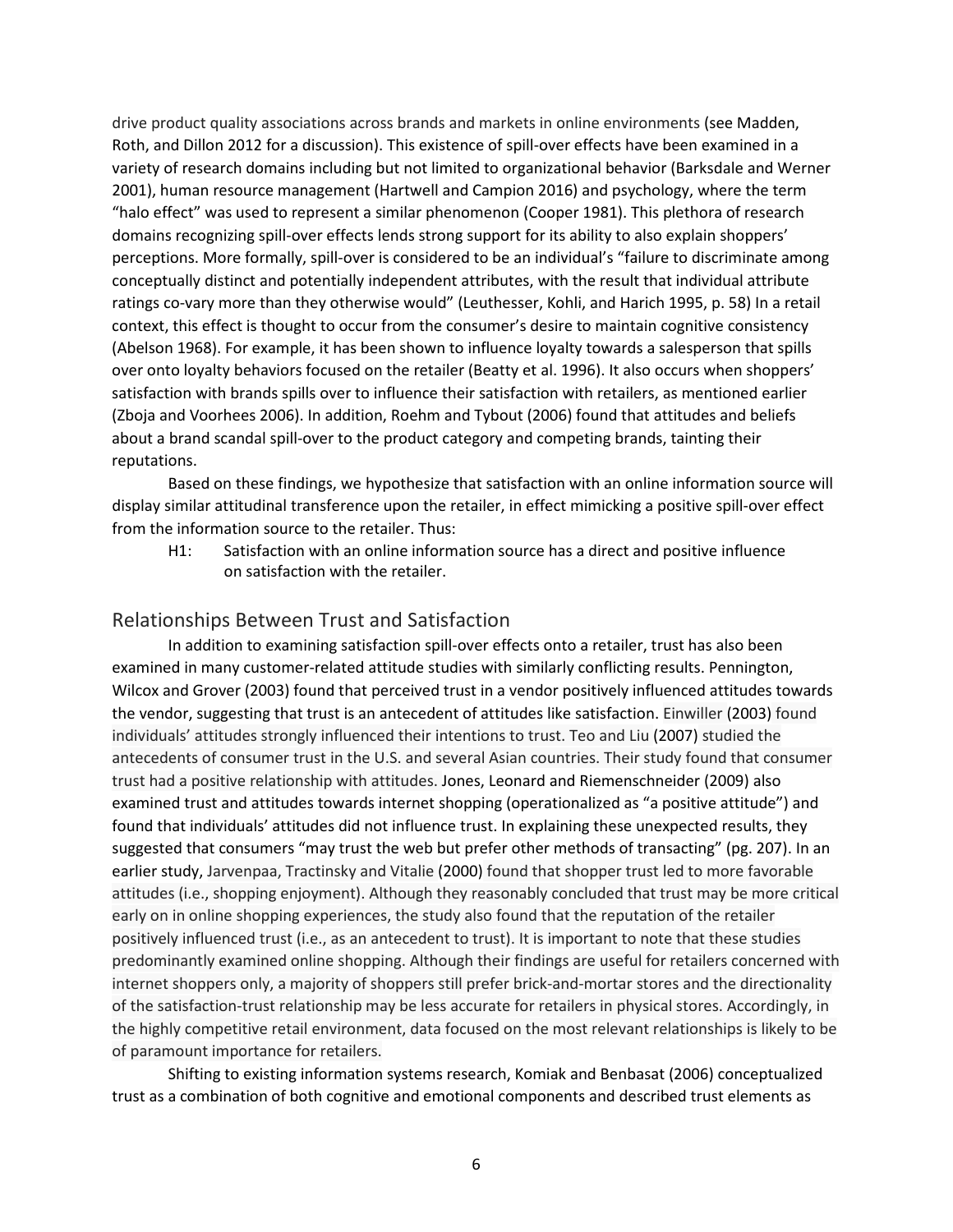including reasoning (cognition) and feeling (affect/emotional). These two components of trust are similar to components in the commonly-accepted ABC model of an attitude which suggests that attitudes are composed of affect, behavioral intention and cognition (Breckler 1984). In considering satisfaction with an information source spilling over onto satisfaction with the retailer in the earlier section, we take this to be the emotional/affective component described by Komiak and Benbasat (2006). Similar to Zobja and Voorhees (2006), we argue that a spill-over effect likely exists between satisfaction and trust. Satisfaction with the information source may similarly spill over onto trust in the information source, thereby accessing the cognitive component of trust described by Komiak and Benbasat (2006). We argue that a shopper engaging in cognitive reasoning is likely to conclude that an emotional bond must exist (i.e., satisfaction with an information source) before he or she can trust the information source. Metzger and Flanagin (2013) found this to be the case such that when web-based information conformed to expectations, users tended to grant it credibility, or, at a minimum, they were willing to give it the benefit of the doubt. For example, when a website did not conform to users' expectations for appearance or functionality, they often judged it harshly and dismissed it as noncredible. This suggests that the emotional component of the attitude—satisfaction—was likely a prerequisite for developing trust.

Additional research exists that supports the argument that satisfaction leads to trust. Ravald and Grönroos (1996) suggested that trust is an aggregate evaluation at some higher level than satisfaction, and that satisfaction is an important source for trust. Other research suggests that trust is a "generalized expectancy" of how the other party will behave in the future (Anderson and Narus 1990; Moorman, Deshpande, and Zaltman 1993; Morgan and Hunt 1994; Rotter 1971). And, the seminal article by Mayer, Davis and Schoorman (1995) proposed that one of three characteristics of a trustee that influences perceptions of a party being trustworthy includes benevolence, or the degree to which the the party "want[s] to do good to the trustor" (pg. 718). In a way, when shoppers' satisfaction develops from a retailer's ability to meet their expectations, trust may be manifested (Ring and van de Ven 1994). Essentially, although satisfaction and trust are closely connected, we argue that they are likely to have different antecedents and consequences.

Purohit and Srivastava (2001) discussed how shoppers use cues or signals—including retailer reputation—as information sources to influence their perceptions of products, especially if the actual quality of the product would be unknown until it is used/consumed (e.g., after purchase). In addition to examining positive attitudes (discussed earlier), Jones, Leonard and Riemenschneider (Jones, Leonard, and Riemenschneider 2009) also examined the effects of retailer reputation as part of their conceptualization of direct experience with a retailer and its effect on web-based trust. Their results showed that a positive retailer reputation had a strong effect on trust, but that a "positive attitude" did not lead to trust, as expected. It may be that a positive attitude is necessary but insufficient to form the cognitive component of trust. In other words, a shopper may generally have a positive attitude about a retailer, but until information can be cognitively processed, it may be insufficient for trust to fully develop.

Zboja and Voorhees (2006) found satisfaction to be an antecedent to trust in examining retail brand effects. However, the research on the relationship between satisfaction and trust, both with the information source and with the retailer, remains mixed. In an attempt to provide clarification of these relationships, we hypothesize directionality similar to Zboja and Voorhees (2006) for satisfaction and trust. In following their lead and studies with similar theoretical underpinnings, we argue that before a shopper can trust the information source, satisfaction with the information source must be present.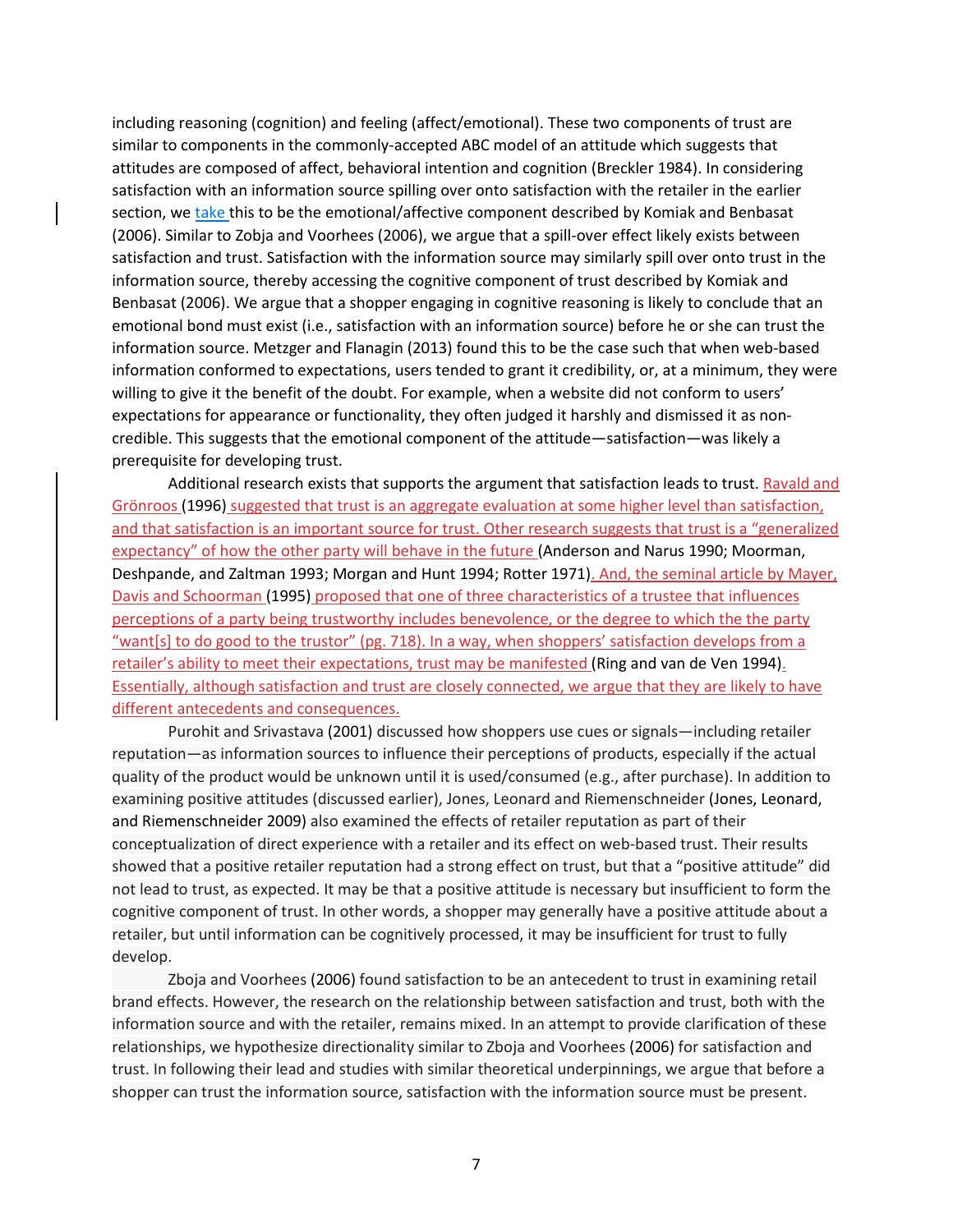And, consistent with Zboja and Voorhees (2006) we argue that this is due to an additional spill-over effect that is similar to the one hypothesized to exist between information source satisfaction and retailer satisfaction.

Based on the spill-over arguments above, we hypothesize that shoppers using information from a source in which they are satisfied will subsequently develop trust in the information from that source.

H2: Satisfaction with the information source has a direct and positive relationship with trust in the information source.

In addition to the two hypotheses above related to satisfaction with the information source, we also argue that a mediating relationship exists between information source satisfaction and subsequent retailer trust. In the next section, we examine the proposed mediating relationships. We begin by discussing how satisfaction with the retailer may mediate the relationship between satisfaction with the information source and trust in the retailer. We also argue that trust in the information source mediates the relationship between satisfaction with the information source and trust in the retailer. We begin with a brief review of existing research on retailer trust.

#### Retailer Trust

In their examination of trust in e-retailing, Walczuch, Seelen and Lundgren (2001) examined a wide variety of perception-based and experience-based factors thought to influence trust. Results from their study showed that 99.8 percent of consumer trust was influenced by several perceptual factors. The more retailers were thought to be similar to shoppers relative to goals and values, the more likely the shoppers were to trust the retailer. In addition, the more exposure shoppers had to the retailer, the more likely they were to trust it. And, the more trustworthy knowledge that a shopper gleaned about the retailer, the greater overall trust they had (see Walczuch, Seelen and Lundgren, 2001, for a complete discussion). Essentially, increased knowledge resulted in more consumer trust.

In considering customer trust and loyalty, Pan, Sheng and Xie (2012) argued that the reputation of a company is one mechanism that exerts influence on the company to behave in a trustworthy manner. It seems logical to assume that shoppers will be unwilling to trust a retailer if they do not trust the information provided by it. In support of this argument, Quint, Rogers and Ferguson (2013) found that older shoppers (i.e., Traditionalists classified in generation research) were more likely to buy directly from a physical store rather than from a cheaper online retailer because they trusted it more. These shoppers also held attitudes that aligned with supporting stores within their communities, preferring to interact with them (e.g., "buy local," https://www.localharvest.org/buylocal.jsp).

In more recent research, Iyer, Davari and Mukherjee (2018) found that shoppers' perceptions of the functional value of mobile apps (e.g., convenience, coupon/discount offerings) positively affected both satisfaction and repatronage intentions, especially among younger shoppers. Although the study by Iyer et al (2018) did not specifically consider trust, they found that customers who frequently used MIDs did so in order to secure information, including price, quality reviews, product information and other dimensions that typically have some functional value for the shopper. We argue that this functional value is consistent with our arguments for satisfaction of the information source, as it provides much-needed information for the shopper (Breckler 1984). In other words, when a shopper gets what he or she needs, he or she is probably more satisfied. However, satisfaction with an information source may be insufficient—both logically and theoretically—for trust to exist.

Quint et al (2013) also considered directionality of the satisfaction-trust relationship. They found that only six percent of shoppers engaged in such "showrooming" behavior (i.e., using the actual store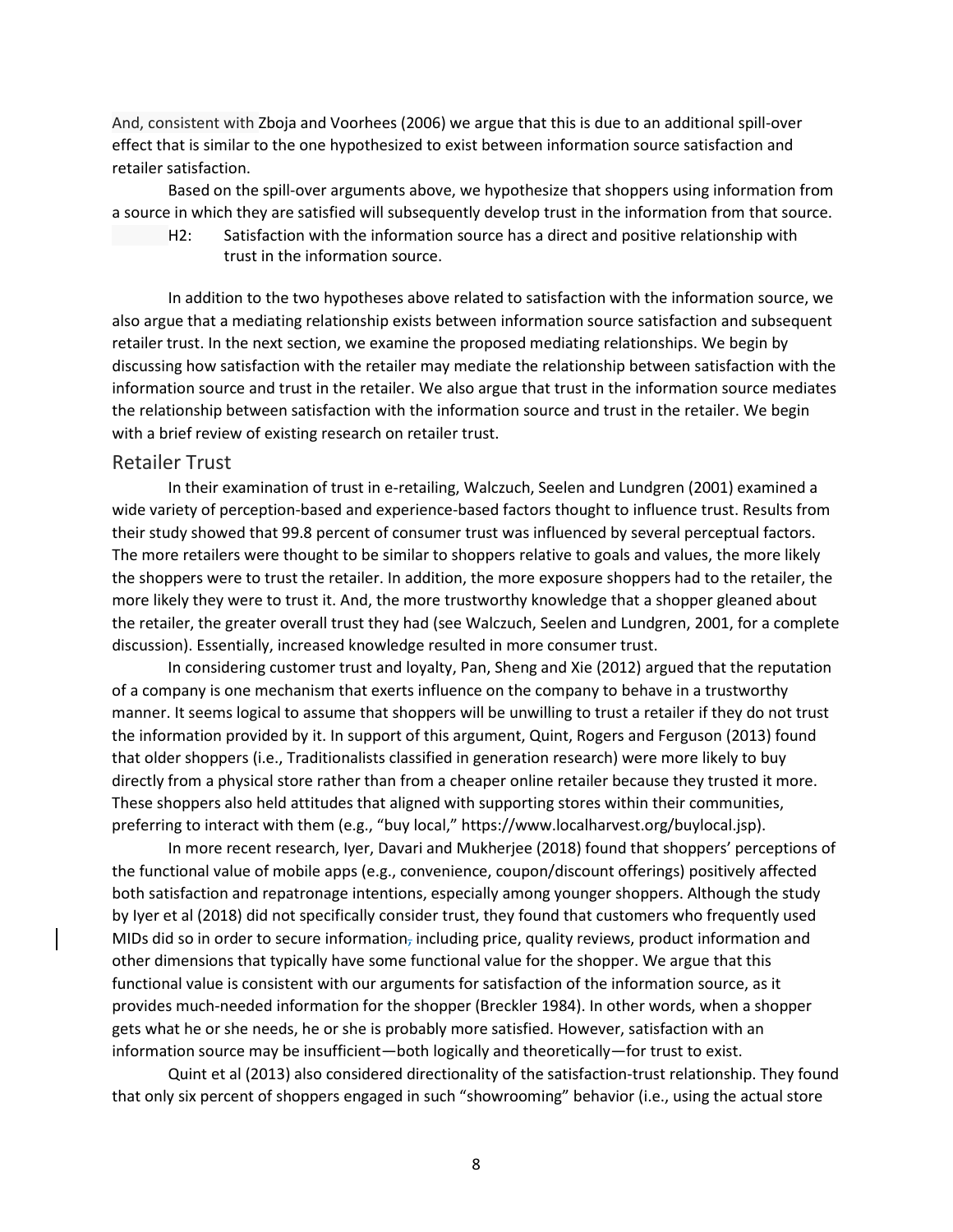for information before purchasing online). They also reported that 50 percent of shoppers who found trustworthy information using their MIDs in a retail environment were more likely to purchase the product from the retailer when information was located while shopping. Reasons for doing so included expectations for better return policies and a desire to support stores in their community, although the latter attitude was held primarily by older shoppers (e.g., Traditionalists) (Quint, Rogers, and Ferguson 2013). These results are consistent with formation of the behavioral component of an attitude described earlier (Breckler 1984). Consistent with their argument, Mitzner et al. (2010) found that security issues were commonly the source of some negative attitudes when it comes to using technology. We argue that this sense of security may make trusting the retailer more likely, especially if there is trust in the information sources provided by the retailer. In addition, we believe that when shoppers are satisfied with the retailer as a result of securing information sources that satisfy their functional needs, they are more likely to trust the retailer, especially if the retailer provided a sense of security about the information accessed within their stores.

In their study involving business-to-customer transactions, Pennington, Wilcox and Grover (2003) examined the effects that a retailer's reputation had on trust. Defining reputation as the degree to which customers find the retailer to be honest and concerned about them, the credibility of the retailer forms the basis for their reputation and subsequently yields trust with its shoppers. In other words, when shoppers are satisfied with a retailer and find the information it provides credible and trustworthy, they are more likely to trust the retailer.

Quint, Rogers and Ferguson (2013) reported that only six percent of individuals (n=3000) reported trusting online retailers more than actual retail stores. Therefore, a substantial majority of shoppers place greater trust in a retailer with whom they can interact versus an online retailer. Zboja and Voorhees (2006) found several positive relationships between satisfaction and trust. Similar to Hypothesis 2 above, they found brand satisfaction positively related to trust in the brand. They also found satisfaction with a brand positively related to satisfaction with the retailer, similar to H1 above. In the same vein, we argue that when shoppers perceive trust in the information source, a spill-over effect once again occurs in the form of greater trust being accorded to the retailer. Supporting this relationship is a meta-analysis conducted by Geyskens, Steenkamp and Kumar (1999b) who used 107 independent samples from 93 studies in their comprehensive study. Zboja and Voorhees (2006) also found trust in the brand significantly and positively related to trust in the retailer. Extrapolating from their study, we argue that there will be a positive relationship between trust in information source and trust in retailer. Metzger and Flanagin (2013) examined the importance individuals place on credible sources to present information reflective of their expertise. When the sources of the information are credible, the information provided tends to be trusted. Sirdeshmukh, Singh and Sabol (2002) identified that when customers hold the expectation that service providers (e.g., retailers) can be relied on (i.e., they trust the information provided by them), narrow-scope trust is likely to exist. The spill-over effect then asserts that the retailer is likely to benefit from shoppers trusting the information provided, thereby trusting the retailer itself.

Drawing on the research above, we offer the following two hypotheses.

- H3: Satisfaction with the retailer has a direct and positive relationship with trust in the retailer.
- H4: Trust in the information source has a direct and positive relationship with trust in the retailer.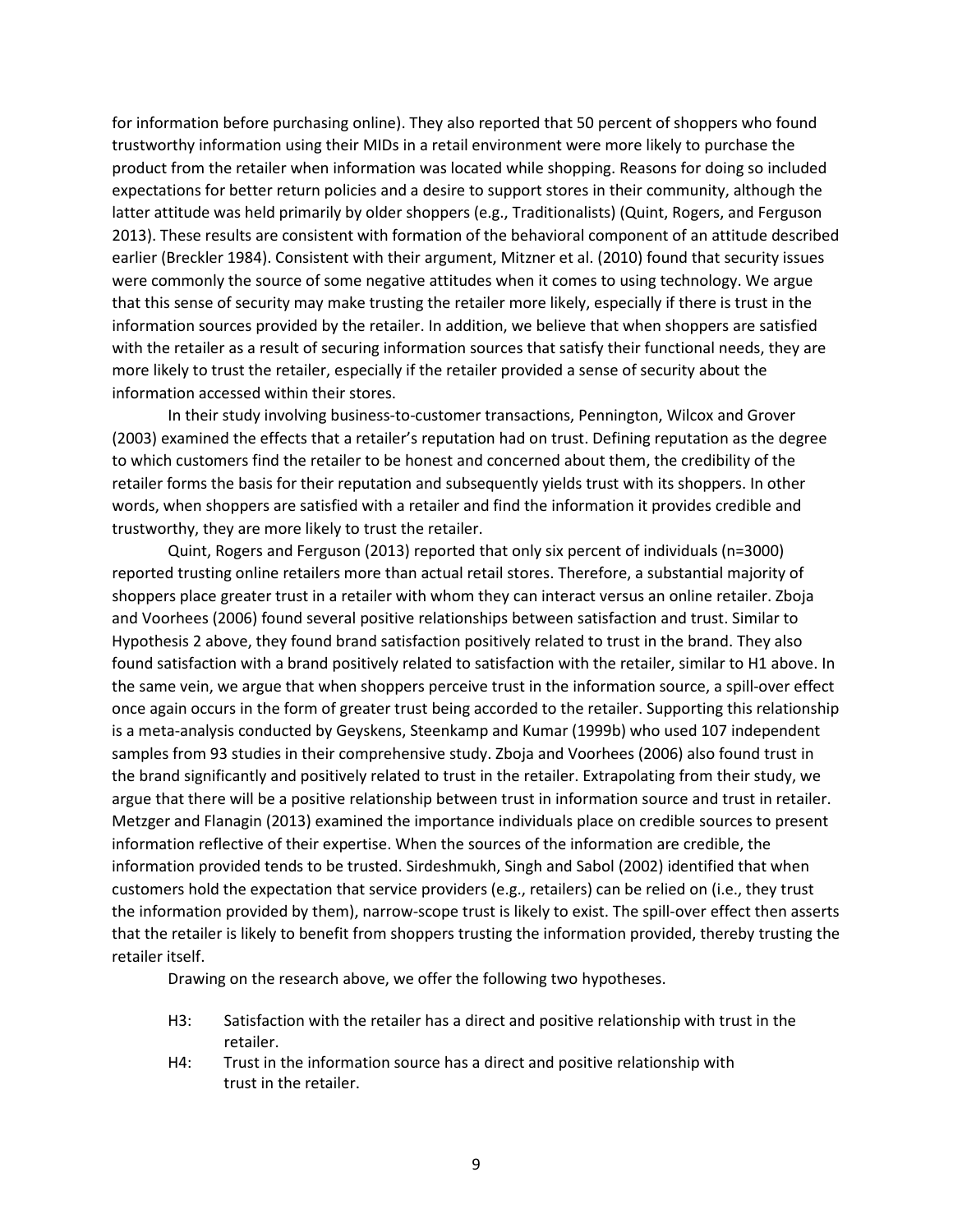Although existing research has considered *some* of the effects of satisfaction and trust on repatronage intentions, additional research is needed to quantitatively examine the overall influence of satisfaction and trust on repatronage intentions. In the next section, we discuss theoretical arguments that currently exist relative to hypothesized relationships above and retailer repatronage intentions.

#### Retailer Repatronage Intentions

In their examination of mobile commerce, Rodríguez-Torrico, San-Martín and San José-Cabezudo (2019) found that trust had no significant effect on repurchase intentions. Post hoc tests, however, examined a mediating effect of satisfaction in the trust to repurchase intention relationship. These results showed that although trust was not directly related to repurchase intention, a relationship existed when they controlled for the mediating variable (satisfaction). In addition to the fact that the context of their study focused solely on mobile shopping, it should also be noted that the effects were not sufficient to simulate repurchase intentions if the customer was not satisfied with the mobile vendor. With mixed findings in the literature about customer satisfaction and loyalty, which can be expressed in intentions to patronize a retailer, there continues to be interest in quantitatively examining antecedents of shoppers' intentions.

Existing literature has explored numerous antecedents to repatronage intentions in an effort to identify direct and indirect effects. Studies include examining perceived justice (Blodgett, Granbois, and Walters 1994), shopping experience (Hart et al. 2007), dissatisfying experiences (Susskind 2005), and consumption feelings (Grace and O'Cass 2005). Most applicable to the present study is research showing that service quality and customer satisfaction have a direct and positive effect on repatronage intentions (Yap and Kew 2007). The study by Zboja and Voorhees (2006), which has been discussed in detail above, found that satisfaction with the retailer and trust in the retailer had direct effects on retailer repatronage intentions. Perhaps not coincidentally, they also found satisfaction with and trust in the retailer to have mediating effects on both brand satisfaction and brand trust and retailer repurchase intentions. In their discussion, they identified a need for additional research to investigate other spillover effects influencing repatronage intentions. Whether shoppers use online information sources provided by the retailer or access those not affiliated with the retailer or manufacturer, making shoppers' media multitasking easier is likely to benefit the retailer via increased shopper satisfaction and trust. For example, in order to keep pace with online retailer Amazon, retailers like Target struggle to attract and retain shoppers. As John Mulligan, COO of Target states, "Our strategic plan includes significant investments in the physical infrastructure of our stores. This is because our stores will continue to be the key fulfillment note for our guests whether that's a traditional store trip, a drive-up order, an in-store pickup order, a trip by a ship shopper or a traditional e-commerce purchase ship from a local Target store" (Cosgrove 2018).

As retailers face ever-present challenges arising from the ascendancy of online retailing, it is not surprising that key performance indicators focus on attracting shoppers who express a preference for shopping in their stores. Clearly, the focus for brick-and-mortar retailers needs to be on identifying how best to enhance shoppers' experiences and further stimulate future repatronage. As noted by Pan, Sheng and Xie (2012), when customers are satisfied with a retailer, they tend to exhibit loyalty to it. Retailers seeking repatronage must continue to find ways to enhance both shopper trust and satisfaction. To test this theoretical argument, the following hypotheses are offered.

- H5: Satisfaction with the retailer is directly and positively associated with higher levels of retailer repatronage intentions.
- H6: Trust in the retailer is directly and positively associated with higher levels of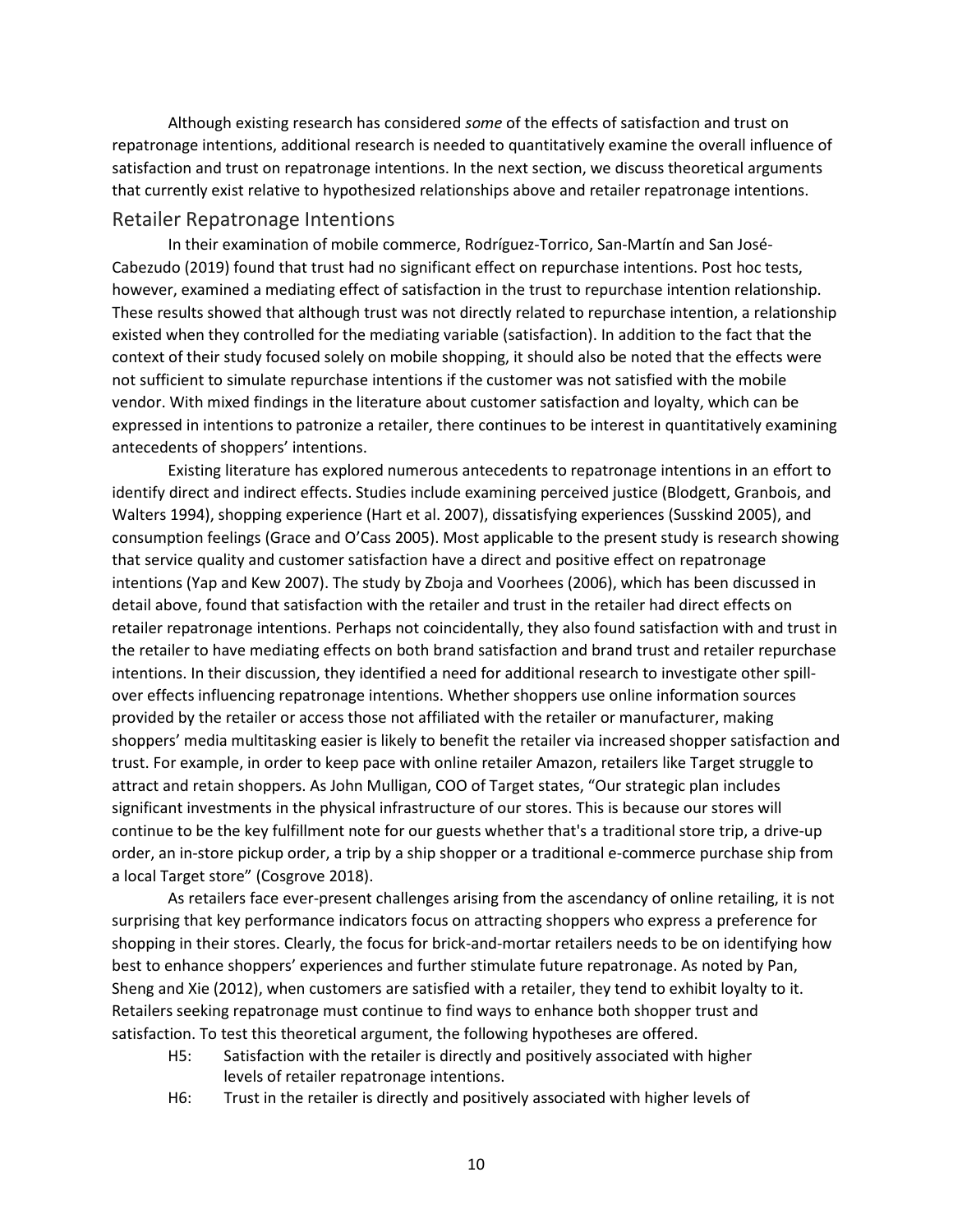retailer repatronage intentions.

### Mediating Relationships

In this final theoretical section, we briefly explore the mediating relationships thought to exist in our model, as alluded to in earlier sections of the paper. To begin, it was noted earlier that Zboja and Voorhees (2006) proposed and tested several mediation effects between brand satisfaction and trust, and retailer satisfaction and trust. In the present study, we argue that relationships similar to those in the Zboja and Voorhees (2006) study involving examination of brand trust and satisfaction exist as it relates to sources of information. As discussed earlier, we argue that the opportunity to interact with customers and directly influence their levels of satisfaction and trust will provide greater opportunities to influence loyalty and, as a result, repatronage intentions. As Iyer et al (2018) recently noted, additional research is needed to more clearly identify the relationship between customers' use of various sources of online information and the link to satisfaction and repatronage intentions. Therefore, to investigate some of these relationships, the hypotheses below are offered to quantitatively examine the mediating effects of the variables discussed in earlier sections.

- H7: Trust in the information source and satisfaction with the retailer mediate the relationship between satisfaction with the information source and retailer trust.
- H8: Satisfaction with the retailer and trust in the retailer mediate the relationships between satisfaction with the information source and repatronage intentions.
- H9: Trust in the retailer mediates the relationship between satisfaction with the retailer and repatronage intentions.

### Methods

#### Sample

An online survey using the Qualtrics survey management system was used to collect the data for this study. An independently-managed online panel from an agency specializing in consumer feedback was used to source the survey participants. The participants varied both demographically (see Table 1) and geographically across the United States and additionally we . All participants were fluent users of their mobile devices as All participants received a nominal incentive (< \$3.00 US on average) for participating. Invitations were sent to a large panel (10,000+ potential respondents) and the survey was open to collect responses for 10 days.

The survey received a total of 1368 unscreened responses. Because this study is designed to understand how shoppers react to online product information while shopping, we included two screening questions to identify shoppers who own a smartphone or tablet computer and used the device during a shopping experience. After screening, the responses were reduced by 370. Given the online nature of the survey, there was concern about fraudulent responses. To ensure the quality of responses, the data was aggressively screened using a comprehensive procedure. First, we removed responses that shared the same Class C IP (Internet Protocol) address. This helps identify shoppers who may be participating in the survey using separate accounts. The survey system was already setup to exclude multiple surveys from the same computer using browser cookies. We removed all but the first responses from duplicate IP address resulting in 41 responses removed. Next, completion time was checked to remove all responses that took less than five minutes. Given the number of questions on the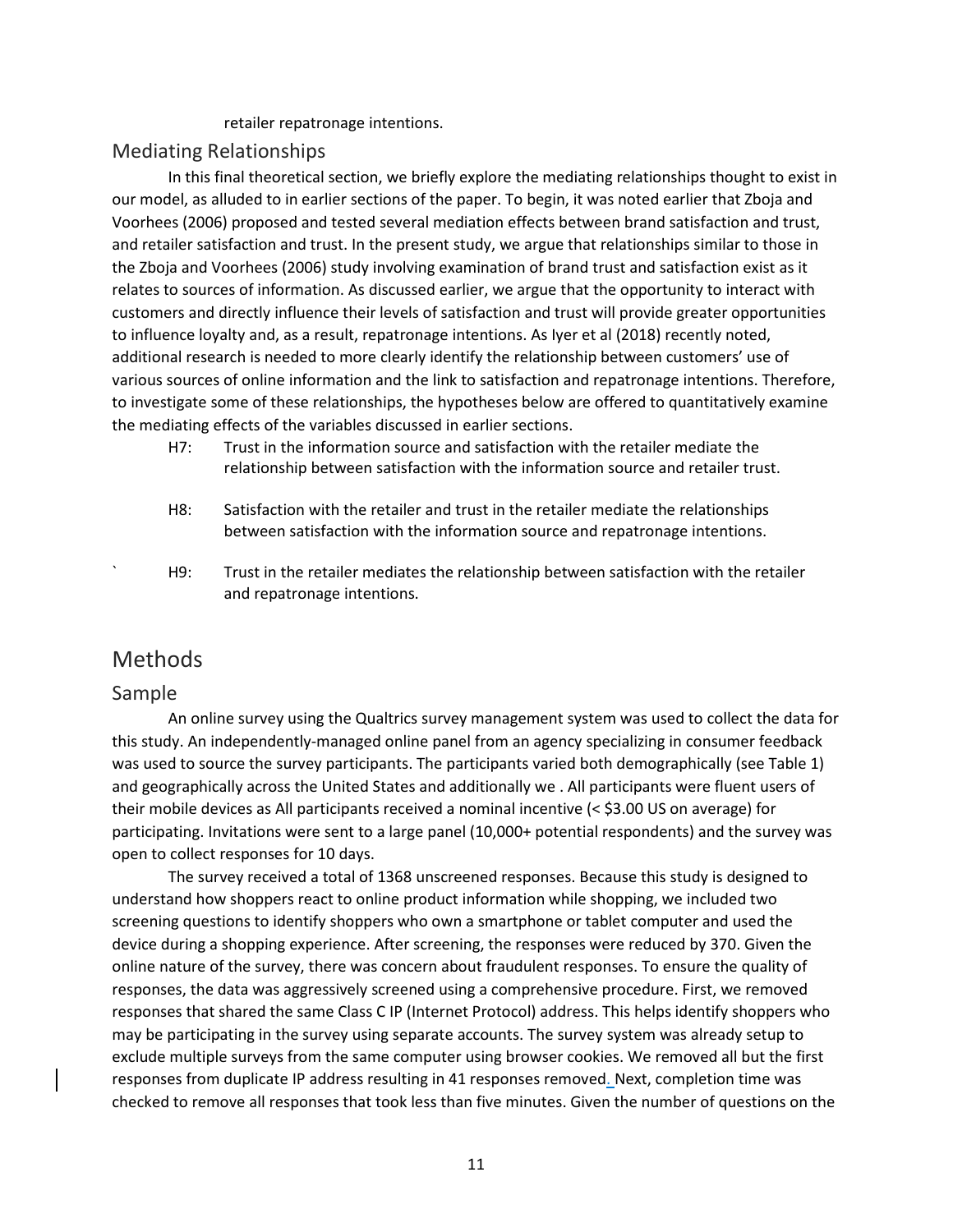survey, responses taking less than five minutes likely revealed those respondents not taking the survey seriously. Two hundred and thirty-three responses were removed. A response bias check was then conducted to check for careless responses (Meade and Craig 2012). All responses where the standard deviation for measures with reverse-coded items was zero (i.e., respondent answered all items the same) or required information was withheld were subsequently removed. One hundred and twenty-five responses were removed at this stage. Finally, after data screening, 599 high-quality responses were available to analyze. See Table 1 for a comprehensive listing of demographic information.

> -------------------------------------------------- INSERT TABLE 1 ABOUT HERE

> -------------------------------------------------

#### **Measures**

A pre-test questionnaire was used to measure the constructs in Figure 1. All factor loadings and measure reliabilities were assessed from a student sample at a private Midwestern university. Final measurement items (see Appendix) were assessed with confirmatory factor analysis using a nationwide online survey.

To begin the questionnaire, participants wrote a brief description of a recent shopping experience to ensure that they recalled the details of their experiences as accurately as possible. This shopping experience description was also mined for relevant data that were later categorized and normalized. For example, we extracted the online information source that the participant used during their shopping experience and for what purpose the online information source was used (e.g., looking up product information, etc.).

Then, constructs were captured with multiple items and were measured with adapted versions of established scales, each demonstrating acceptable levels of reliability. All scales consisted of multiple items and utilized a 7-point Likert-type format. Scale endpoints ranged from strongly disagree (1) to strongly agree (7). See Appendix for a listing of all survey measures. Where possible, scale items used dynamic text replacement to make the items more relevant to the participant. For example, questions early in the survey asked participants to provide the type of mobile internet device (smartphone or tablet) and information source (e.g., retailer's website, competitor's mobile app, etc.) used during the shopping experience. Rather than use generically -phrased questions later in the survey, the type of device and information source accessed was dynamically injected into the question itself (e.g., I feel like this retailer encouraged me to use my *smartphone* while I shopped). This served as a mechanism to help the participant with their recollection of the shopping experience by ensuring they answered questions within the context of that particular shopping experience.

> -------------------------------------------------- INSERT TABLE 2 ABOUT HERE -------------------------------------------------

Satisfaction with the retailer and satisfaction with the information source were both adapted from Oliver's (1997) Consumption Satisfaction Scale. A subset of five of the original twelve items were used and the scale items were adapted to fit the context of this research (i.e., retailer and information source). Included among the items for both satisfaction with the retailer and satisfaction with the information source was the first item, which was deemed the only item not to be removed in any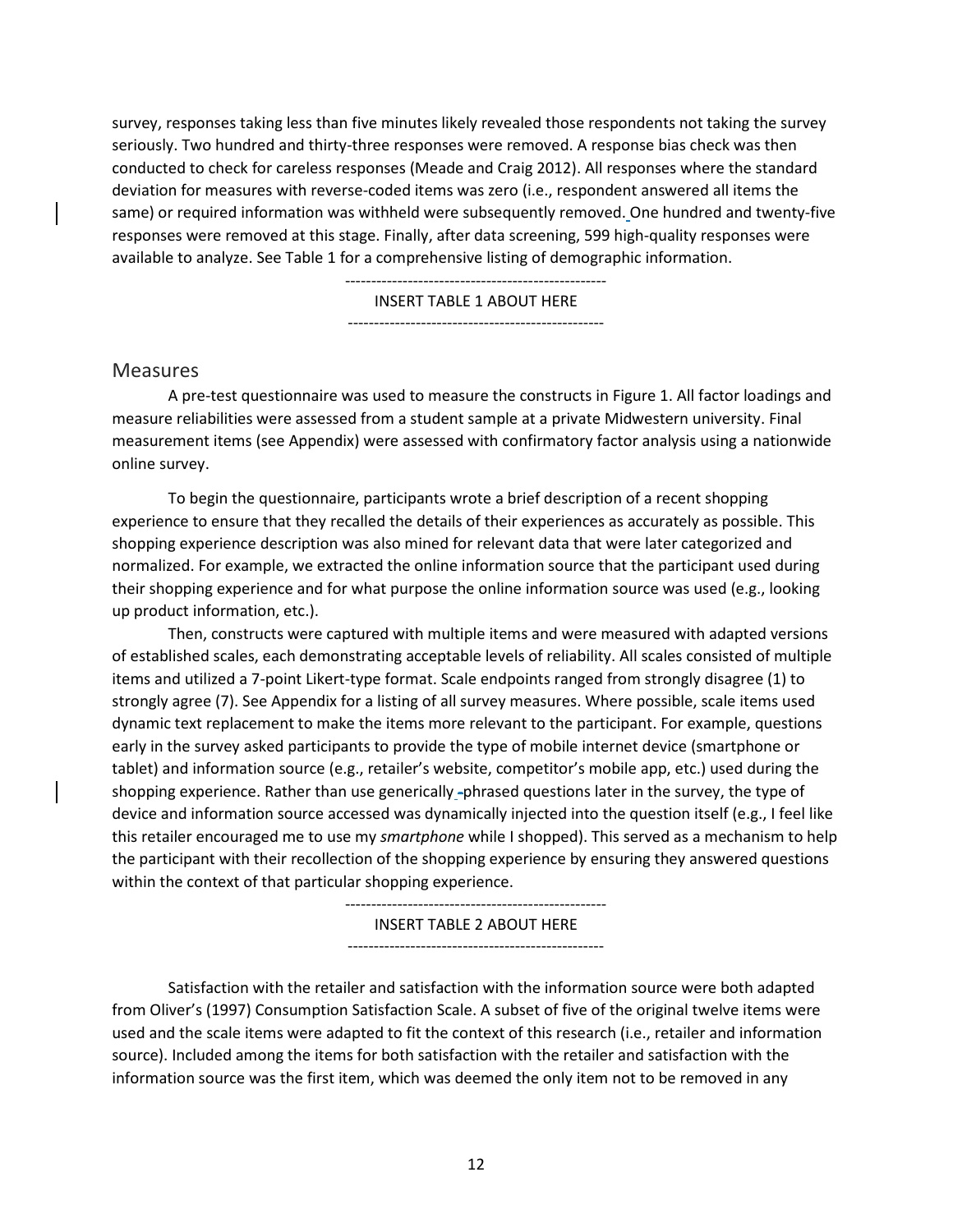subsequent adaptations of the scale. Both satisfaction with the information source ( $\alpha$  = .80) and satisfaction with the retailer ( $\alpha$  = .90) demonstrated acceptable reliability.

Trust in information source and trust in retailer were measured with a six-item scale with items adapted to fit the retail and information source context. All four items from the Sirdeshmukh et al (2002) trust scale and two items from Morgan and Hunt (1994) were used. Both trust in information source ( $\alpha$  = .86) and trust in retailer ( $\alpha$  = .87) demonstrated acceptable reliability.

Finally, the scale for retailer repatronage intentions was developed using a subset of the Zeithaml et al (1996) Behavioral Intentions Battery (BIB). We adapted three items in the purchase intentions group to measure repatronage intentions. We excluded items from the Behavioral Intentions Battery related to word-of-mouth communications, price sensitivity, and complaining behavior as they was beyond the scope of this research. We added additional items to our Retailer Repatronage Scale that closely tracked the BIB items to ensure adequate reliability. The scale demonstrated strong reliability ( $\alpha$  = .87).

### Results

We evaluated reliability of our measures through composite reliability (CR) and average variance extracted (AVE). The standardized path loadings of all items were significant with Cronbach's *α* for each construct exceeding 0.7, meeting established standards (see Table 2). All CRs were above the cutoff value of 0.70 and average variance extracted (AVE) for each construct is greater than 0.5 (Bagozzi and Yi 1988). The square root of AVE for each construct exceeded the correlations between each construct and other constructs. This indicates that the reflective constructs have more in common with their own respective measurement items than with other constructs (see Table 2), demonstrating acceptable discriminant validity. Hence, the multi-item scales demonstrated satisfactory reliabilities. We used factor loadings to check convergent validity, which were above 0.60 (see Table 3).

> -------------------------------------------------- INSERT TABLE 3 ABOUT HERE -------------------------------------------------

The use of a single source of data can result in common methods bias due to the use of a single data source. Therefore, the procedures identified by Podsakoff et al. (2003) were employed prior to examining the hypothesized relationships. We employed first Harman's single factor test to assess the extent of common method variance. We entered all the variables into a single factor to show if a general factor accounted for the covariance. The results showed that using only one factor account for 44% which is less than 50% of the total variance. A principal component analysis was followed using sum of squares loadings which showed that each of the components explained between 11.2% to 16.9% of the variance. A more robust test is to examine common latent factor loadings versus loadings without a common latent factor yields differences of less than 0.2 for all the estimates. This suggests that bias due to use of common methods is minimal and not an issue in this study.

AMOS was used to test the measurement model with all items constrained to load on their intended constructs only. All items loaded significantly on their respective constructs, indicating positive results. An examination of the fit indices for the measurement model revealed a good fit: *X2* (*df* = 146, *n* = 599) = 344.64, *p* < 0.00; GFI = 0.940, CFI = 0.972, NFI = 0.953, TLI = 0.967, SRMR = 0.052, RMSEA = 0.048. Hu and Bentler (1999) proposed cut-off points for good fit at approximately 0.95 (or higher) for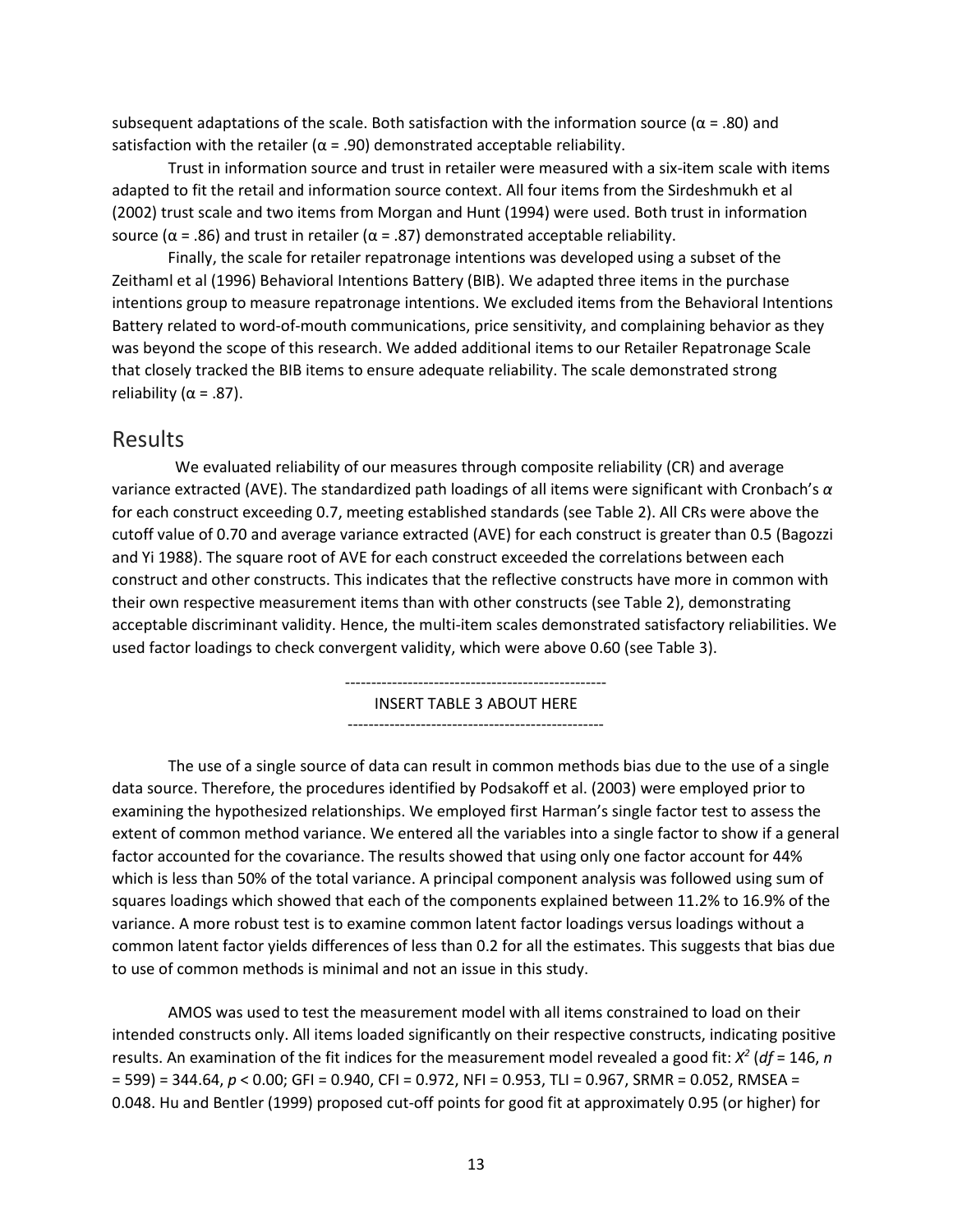CFI and TLI and for RMSEA < 0.05. All measures examined here met or exceeded the threshold for good model fit.

Overall, results show that the relationships hypothesized in H1 through H6 are all positive and statistically significant, indicating that all hypotheses are supported. The path coefficients and  $R<sup>2</sup>$  values are illustrated in Figure 2, and specific hypotheses are discussed below.

--------------------------------------------------

INSERT FIGURE 2 ABOUT HERE -------------------------------------------------

In reviewing the analyses, the relationship between satisfaction with source of information and satisfaction with the retailer is statistically significant (*p* < 0.001) supporting H1. This suggests that a spill-over effect may be occurring such that as customers find satisfaction with the information sources they access, this satisfaction spills over to the retailer who facilitated the access to the information, increasing satisfaction with that retailer. Next, H2 suggested that satisfaction with the information source is also positively associated with trust in the information source. This relationship was statistically significant (*p* < 0.001*)* showing that when customers are satisfied with an information source, they also tend to trust it*.* Accordingly, when customers report trusting an information source, they also report trusting the retailer (H4). Results show that this relationship is statistically significant (*p* < 0.001*)*, which supports our argument that some spill-over effects may exist in that the retailer is trusted when the information source is trusted.

Consistent with the study by Zboja and Voorhees (2006), our results suggest that when a customer is satisfied with the retailer, they also report trust in that retailer. This relationship is statistically significant (*p* < 0.001) and replicates the results found by Zboja and Voorhees (2006) thus supporting H3. Lastly, in examining results for repatronage intentions, both satisfaction with the retailer and trust in the retailer are found to positively influence such intentions (both *p* < 0.001*)*. Therefore, H5 and H6 are both supported. The results are summarized below in Table 4.

> -------------------------------------------------- INSERT TABLE 4 ABOUT HERE

-------------------------------------------------

We also proposed mediating effects of trust in information sources and satisfaction with retailer. We created additional models by extending several paths to help analyze mediating effects. From Table 5, the path between satisfaction with information source to trust in the retailer is not significant, hence both satisfaction with the retailer and trust with the information source fully mediates the relationship between satisfaction with information source to trust in the retailer thus supporting H7. With this revised model, satisfaction with information source has a significant relationship to repatronage intentions. Hence, H8 is also supported (*p* < 0.001*)* specifically satisfaction with the retailer and trust in the retailer partially mediate the relationships between satisfaction with the information source and repatronage intentions. Finally, since satisfaction with the retailer is positively related to repatronage intentions, trust in the retailer partially mediates the relationship between satisfaction with retailer and repatronage intentions thus supporting H9.

#### -------------------------------------------------- INSERT TABLE 5 ABOUT HERE

-------------------------------------------------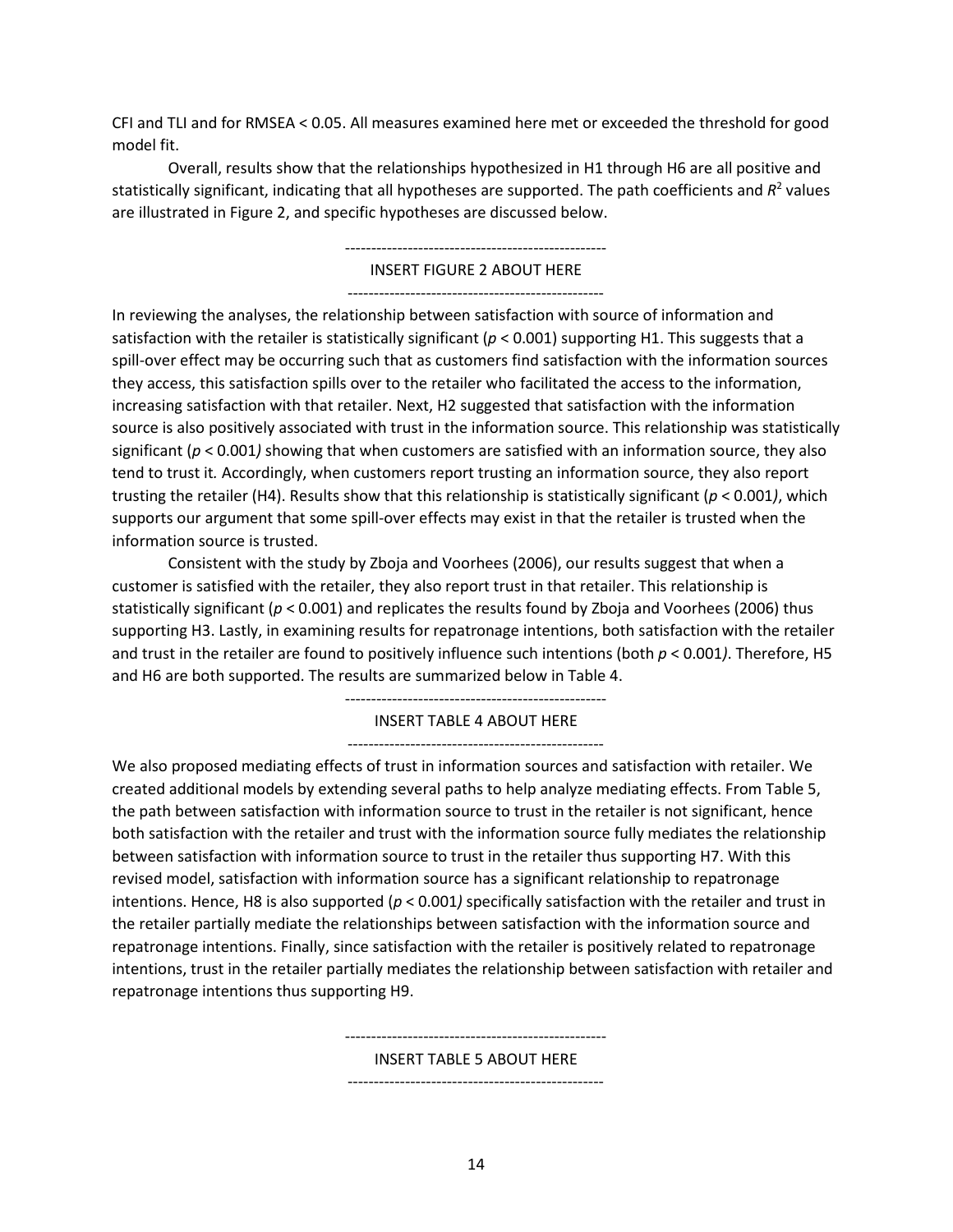### **Discussion**

The objective of this research was to investigate the complex relationships between shopper, online information source, and brick-and-mortar retailer. Specifically, this study investigated relationships between shopper satisfaction with and trust of online information sources provided by a retailer, shopper satisfaction with and trust of the retailer, and ultimately retailer repatronage intentions. Although there has been some research attention aimed at showrooming and in-store mobile device use, this is the first study to show how shoppers' use of online information sources can create a spill-over effect that benefits the retailer. The primary contribution of this paper is exposing the influence of an important shopping phenomenon—shoppers' use of online information sources while shopping—and its impact on shoppers' evaluations of the retailer.

The model tested in the present study extends our understanding into how elements within the retail environment can affect shoppers' evaluation of the retailer. Much like the Zboja and Voorhees (2006) study shows that independent influencers (e.g., brand trust and satisfaction) create a spill-over effect that increases positive assessments of the retailer, this research demonstrates that the same mechanism is at work when shoppers access online information within the retail environment. As mobile devices continue to proliferate and affect most of the aspects of our daily lives, it is important to understand how these devices are molding our judgments and the outcomes that result. The results from the structural model analyses conducted in this study have important implications for retail management. Specifically, they provide new insights to guide managers in the development of strategies to address shoppers' increasing use of MIDs, especially in a retail context. The results also suggest that retailers should consider how online interactions influence shoppers' evaluations of them, which also has implications for future repatronage.

Retailers are urged to become aware of shoppers' use of online information sources and how these resources can influence perceptions of the retailer. Practically speaking, results from the present study suggest that it may be possible for retailers to increase customer satisfaction levels of the retailer by providing mechanisms that encourage shoppers to use online information sources. However, caution is urged, as this could potentially backfire for retailers, especially if a shopper has a poor experience with an online information source. Such experiences could potentially decrease a shopper's satisfaction levels with the retailer despite the retailer's excellent service. To address this, retailers may want to invest in developing online information sources that are optimized for in-store use and then actively promote them in the retail environment. This could take the form of an updated mobile-compatible website or mobile app allowing for extended product information and customer reviews on adjacent products to be readily accessed by a shopper.

Alternatively, because shoppers often use MIDs in-store to find competitive pricing information, websites of competing retailers would likely be a big draw for shoppers. To address this, retailers who provide free Wi-Fi access for shoppers to visit competitor websites could inject HTML coding code into each page view that provides a link back to the retailer's product information page. This has the effect of creating a "hedge" for retailers. By providing access to other online information sources and also providing an "escape valve" back to their own website on any page, retailers can ensure an optimal online experience for the shopper. Doing so may increase the chance that the shopper will engage in repatronage behavior. Essentially, retailers who offer opportunities to secure valued, trusted information are likely to reap the benefits of satisfaction and trust from shoppers, thereby leading to subsequent repatronage intentions.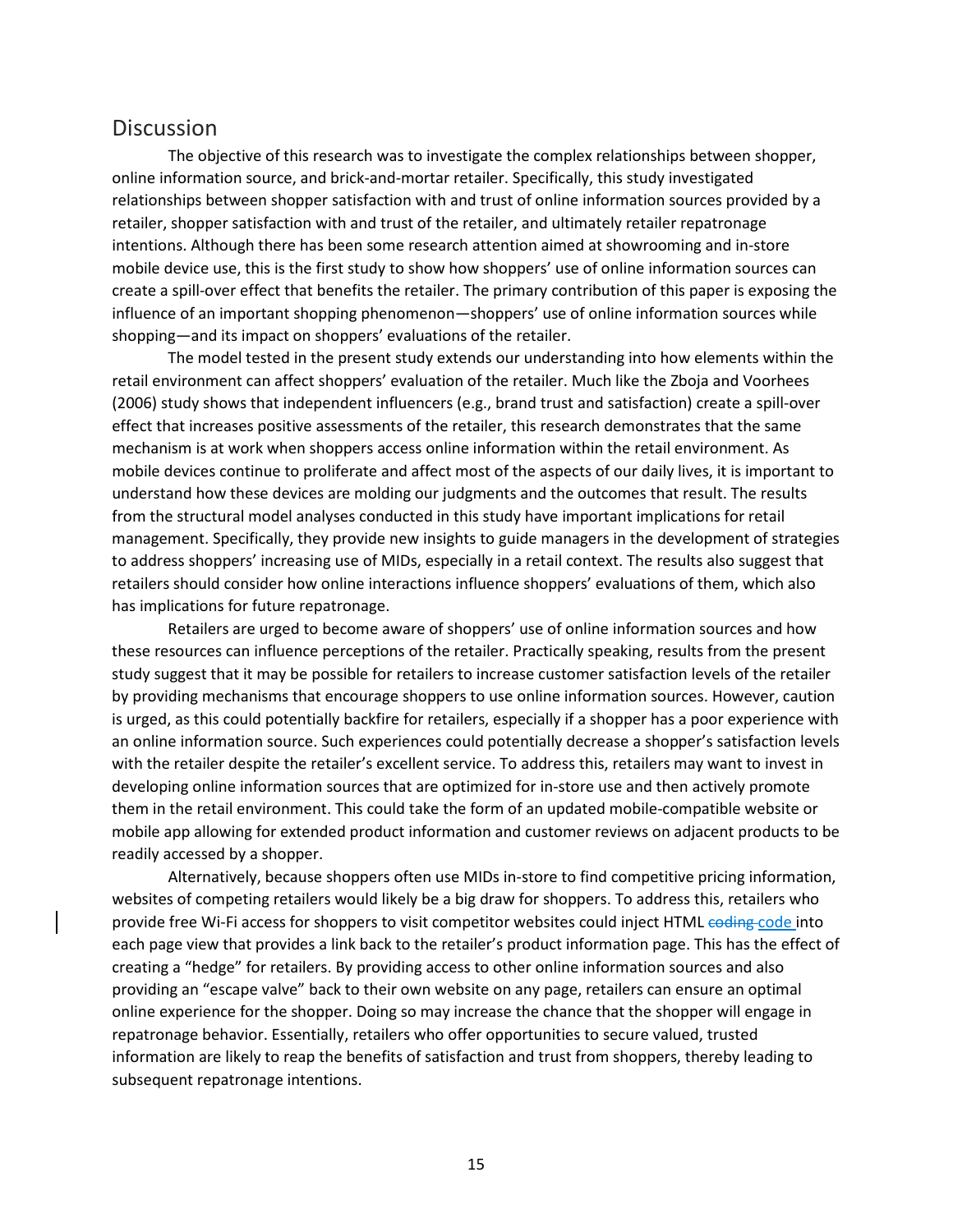We were curious about the online information sources shoppers were using in the retail environment and how they were using them, so the study included a few additional measures for participants to answer to explore these questions in a post hoc manner. Data was collected that illustrates the online information sources our participants used in this study, listed from most used to least used (see Table 6). Some interesting trends are immediately apparent. First, there is a clear preference for native websites over mobile apps. This is possibly a reflection of the strides that have been made with responsive websites—those that respond to the type of device requesting data and format the site accordingly. Most websites now automatically adjust their user interface and design to provide an optimal experience to smartphone or tablet users. The preference of websites over mobile apps may also reflect the additional step shoppers must take of installing the mobile app. As Grewal et al. (2016) suggest, given the limited screen size on mobile apps, shoppers may find it much easier to visit a website. In addition, the website is likely more appealing than having to go to the device's online app store, search for the retailer's—or competitor's—mobile app, wait for it to download, launch the app, and then search for the product. These steps may be quite time consuming for a busy shopper.

### --------------------------------------------------

#### INSERT TABLE 6 ABOUT HERE -------------------------------------------------

Next, shoppers use competing retailer's resources (websites or mobile apps) more than the retailer's resources (see Table 7). Price lookup is by far the most popular use of an online information source in-store. As the shopper is likely to be most motivated to find a reference price from a competing retailer, they would use the competing retailer's online information sources to do this. In addition, the spill-over effect of satisfaction with an online information source to a shopper's satisfaction with retailer has important ramifications for how retailers measure customer satisfaction. Measures of customer satisfaction could include questions related to in-store MID use so retailers can tease out the impact of these information sources on customer satisfaction scores, or at least control for their effects. Capturing this information also provides rich information for retailers to mine, which can be used to help understand how their customers utilize technology while shopping. Capturing this information could also be automated. Retailers could provide free Wi-Fi and then track device IDs, mobile app usage, URLs requested, and even correlate that data with in-store positional data to discover the areas of the store that drive more MID use.

#### INSERT TABLE 7 ABOUT HERE

-------------------------------------------------

--------------------------------------------------

Finally, the results provide important implications for retailers in how they deal with repeat mobile-assisted shoppers. Retailers have an opportunity to engage these shoppers at a deeper level and subsequently build stronger customer loyalty. As these shoppers repatronize the store, retailers can track their past in-store usage and offer them personalized promotions to drive sales and build deeper relationships.

### Overall Implications and Future Research

Our findings represent a small but important contribution towards understanding facets of the complex relationship between mobile-assisted shoppers and retailers. Further, this research builds on a growing body of digital, social media, and mobile marketing (DSMM) literature, specifically contributing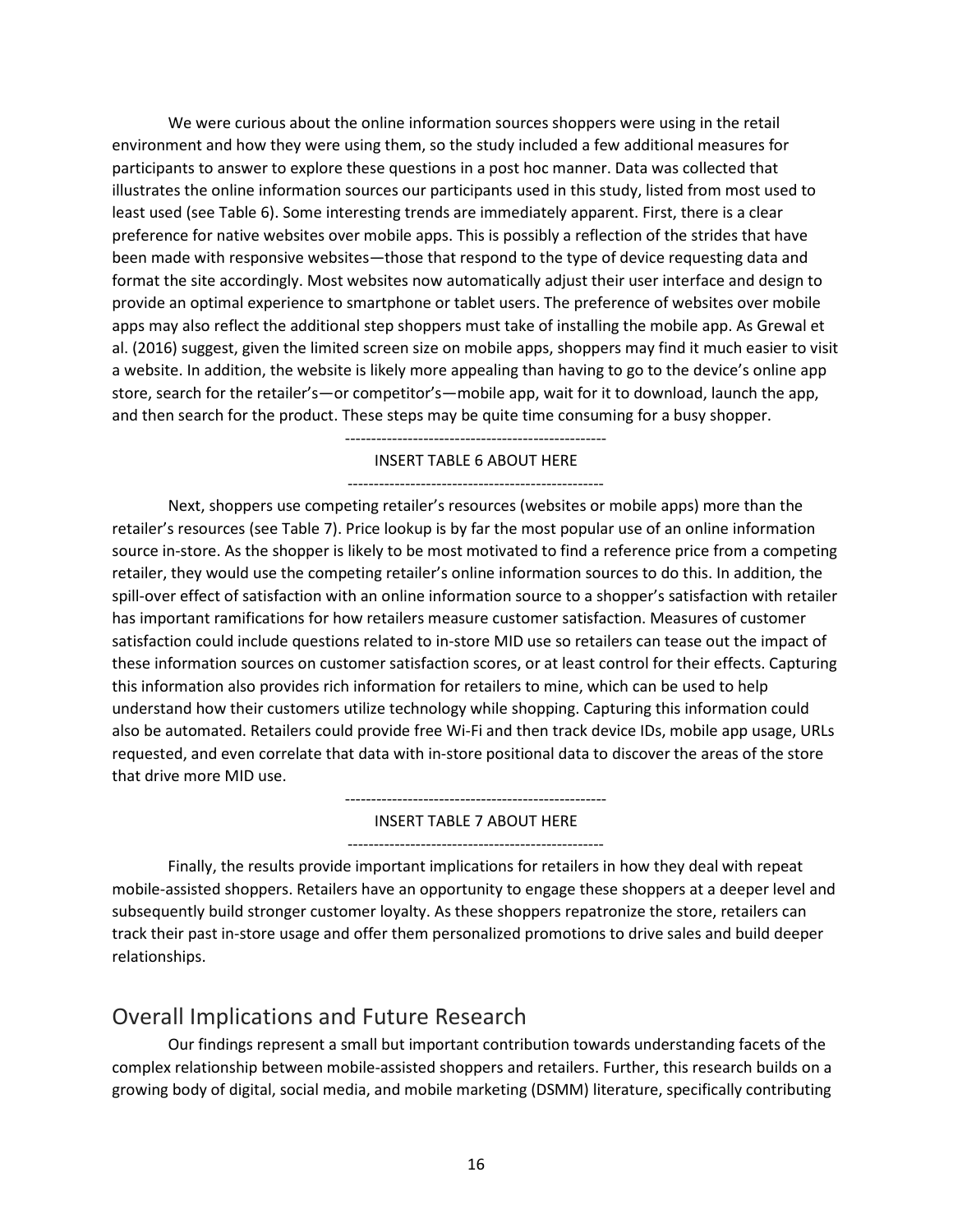to mobile marketing theory and addressing the need for the application of "more focused theories related to consumers' psychological experiences in the DSMM domain" (Lamberton and Stephen 2016, p. 148). Future research should further explore these relationships and psychological experiences to paint a more complete portrait of modern shoppers and to extend mobile marketing theory.

Future research could explore which specific online information sources may disproportionately drive the spill-over effect or retailer repatronage intentions. While we did glean which online information sources were most popular with shoppers while they shopped, future research should measure the exact amount of time shoppers spend using each online information source to understand its influence. Another area that deserves investigation is how technology-armed frontline employees find the ideal device use tactics to strike the "optimal balance between human and technologically enabled interaction" (Lamberton and Stephen 2016, p. 166). Additionally, this study investigates the spill-over effect of satisfaction with online information source on satisfaction with the retailer. Future research could examine other important constructs or processes that potentially spill-over from the virtual realm to the physical. For example, loyalty has received some attention with regard to comparisons of online and traditional retail purchases (Danaher, I. W. Wilson, and R. A. Davis 2003) as well as service consumption (Shankar, Smith, and Rangaswamy 2003). However, it is still unknown how loyalty might be affected by online activities *within* the retail environment. As retailing evolves from multi-channel to omni-channel (Verhoef, Kannan, and Inman 2015), future research could increase our knowledge of the underlying value that consumers receive from online and offline channels and how they might influence each other.

### STUDY LIMITATIONS

As with any research, there are potential limitations in the present study. First, the analyses do not consider the types of products individuals shopped for and how they might impact the shopping experience. For example, products that require a high level of involvement (e.g., refrigerator) might show effects distinct from those goods that require only a small level of involvement (e.g., audio cable). The potential time and research effort required when considering high involvement products could potentially be a major factor in the extent to which shoppers utilize mobile devices to access online information sources. Second, the proposed model might be overlooking additional variables that have mediating or moderating effects beyond those of satisfaction and trust with a retailer. Moreover, trust could be investigated with respect to a specific store location and/or specific salespeople within a store.

Next, this study relies on participants' recollection of the shopping experience. The limitations inherent in self-report questionnaires are well established (Stone et al. 1999). Future research could utilize a controlled experiment to increase internal validity or a field experiment to boost external validity and examine attitudes within specific retail establishments. However, our study participants provided a detailed account of a recent shopping experience, resulting in a greater likelihood that completed questionnaires were accurate and reliable.

Lastly, common methods bias is inherent in studies of this nature. However, steps were taken to minimize the effects of such bias by relying on well-known parameters as outlined by Podsakoff et al (2003) for examining common methods bias. Those results suggest that common methods bias may be somewhat minimal in the present study. And, pragmatically speaking, we believe that having access to a wide range of individuals in the panel data offers an opportunity to begin examining certain variables that may be somewhat sensitive (e.g., trust) from a broad range of individuals. Of course, future research should seek to replicate our study results.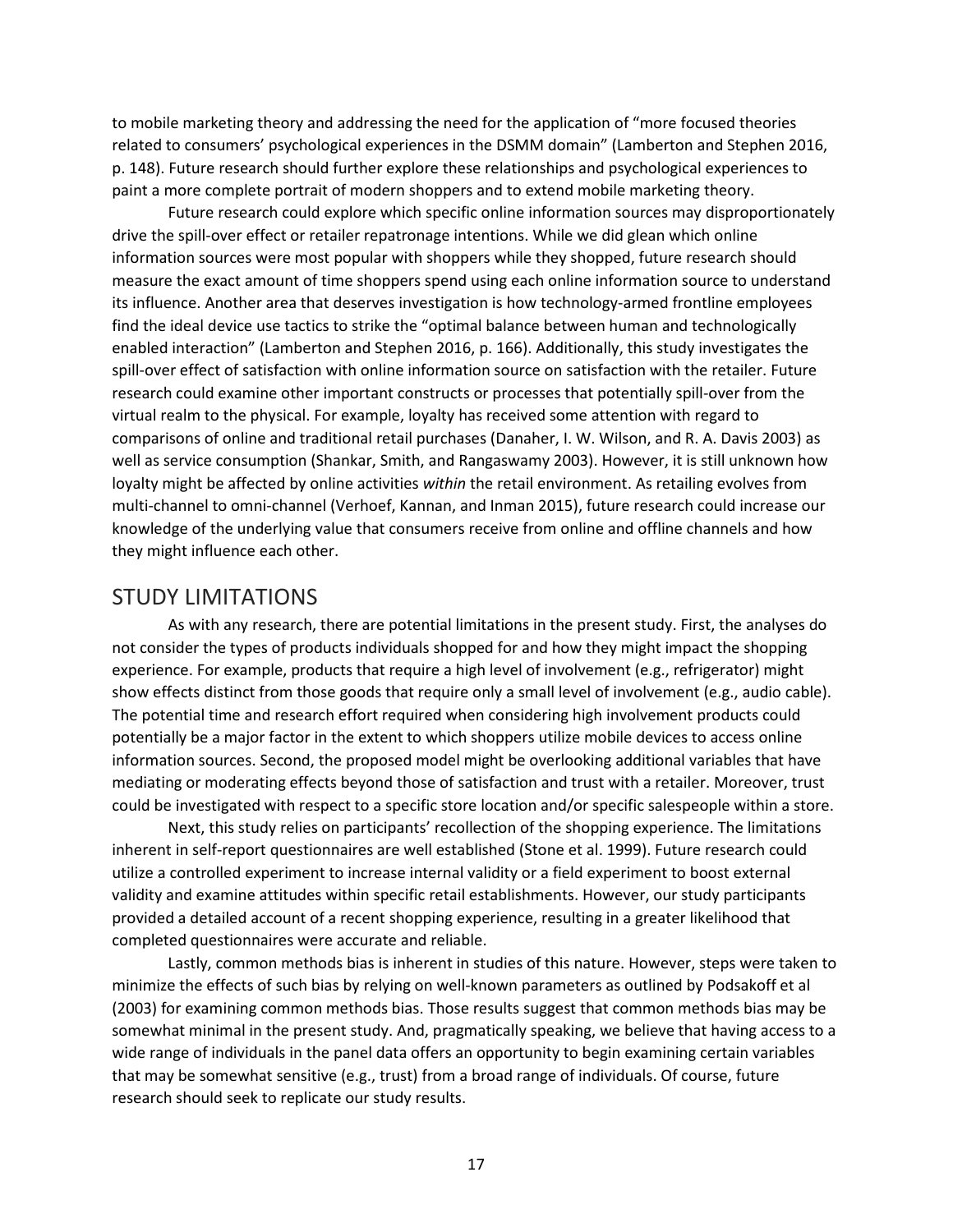### **CONCLUSION**

The present study represents an advancement in current understanding of how technology continues to shape consumers' shopping experiences. The proposed model examines how mobile internet device use facilities the complex interactions between shopper, online information sources, and retailers. We also identified that trust—both in the source of information and trust in retailers—has an important role in whether an individual considers visiting a retailer in subsequent visits. Lastly, this study also exposed the ramifications of mobile internet device use facilitation and identified several insights to help retail managers form successful mobile marketing strategies.

### Appendix – Measurement Items

### Satisfaction with Information Source (SATI)

- *1.* I was satisfied with the *{information source used}* I used on my *{smartphone or tablet computer}.*
- *2.* My choice of using this *{information source used} I was a wise one.*
- *3.* I think that I did the right thing when I used the *{information source used}.*
- 4. I am not happy that I used the *{information source used}* while I shopped. (R)\*
- 5. I truly enjoyed using the *{information source used}* while I shopped.\*

### Trust of Information Source (TRTI)

The {*information source*} that I used...

- 1. Can be trusted at all times.
- 2. Cannot be depended on for useful information.  $(R)^*$
- 3. Has high integrity.
- 4. Is not a competent information source.  $(R)^*$
- 5. Is a very dependable information source.
- 6. Is unresponsive.  $(R)^*$
- 7. Is untrustworthy. (R)\*
- 8. Is reliable.

### Satisfaction with Retailer (SATR)

- 1. I am satisfied with my decision to visit this retailer.
- 2. My choice to visit this retailer was a wise one.
- 3. I think that I did the right thing when I visited this retailer.
- 4. I am not happy that I visited this retailer  $(R)$ .\*
- 5. I truly enjoyed my visit to this retailer.

### Trust of Retailer (TRTR)

The retailer...

- 1. Can be trusted at all times.\*
- 2. Cannot be depended on for useful information. (R)
- 3. Has high integrity.\*
- 4. Is not a competent information source. (R)
- 5. Is a very dependable information source.\*
- 6. Is unresponsive. (R)
- 7. Is untrustworthy. (R)
- 8. Is reliable.\*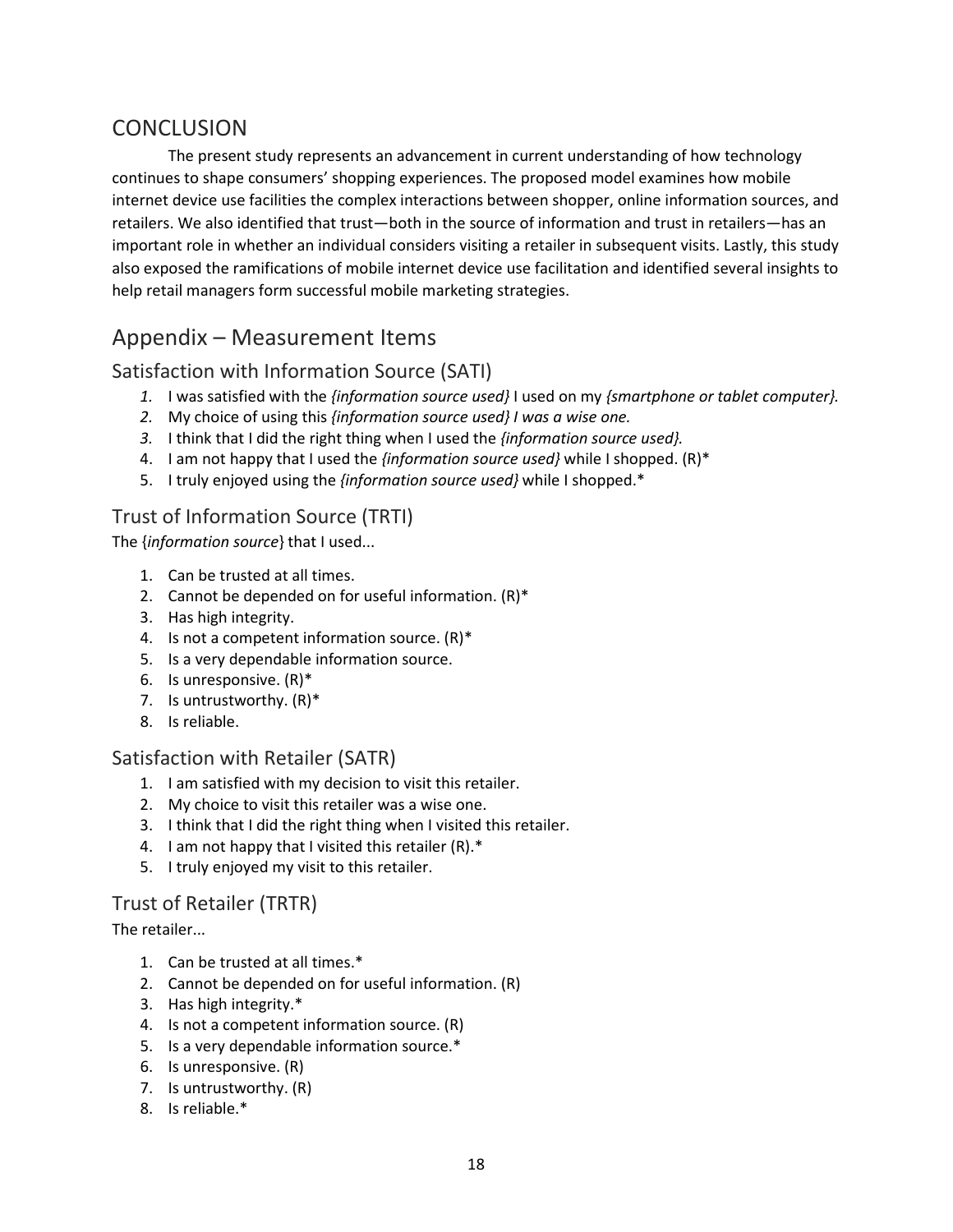### Retailer Repatronage Intentions (RRI)

- 1. I will shop with this retailer again in the future.
- 2. I will use this retailer again as a place to evaluate products.\*
- 3. I will visit this retailer again in the future.
- 4. I will never do business with this retailer again.  $(R)^*$
- 5. I will avoid this retailer in the future.  $(R)^*$
- 6. I will do more shopping with this retailer in the coming years.
- 7. I will do business with this retailer again.

*\* items dropped from final model*

### References

Abelson, Robert P (1968), *Theories of cognitive consistency: a sourcebook*, Skokie, IL: Chicago. Anderson, James C and James A Narus (1990), "A model of distributor firm and manufacturer firm

working partnerships," *Journal of Marketing*, 54 (1), 42–58.

- Banerjee, Syagnik Sy and Phil Longstreet (2015), "Mind in eBay, Body in Macy's: Dual Consciousness of Virtuo-Physical Consumers and Implications for Marketers," *Journal of Research in Interactive Marketing, Forthcoming*.
- Barksdale, Kevin and Jon M Werner (2001), "Managerial ratings of in-role behaviors, organizational citizenship behaviors, and overall performance: testing different models of their relationship," *Journal of Business Research*, 51 (2), 145–55.
- Beatty, Sharon E, Morris Mayer, James E Coleman, Kristy Ellis Reynolds, and Jungki Lee (1996), "Customer-sales associate retail relationships," *Journal of Retailing*, 72 (3), 223–47.
- Blodgett, Jeffrey G, Donald H Granbois, and Rockney G Walters (1994), "The effects of perceived justice on complainants' negative word-of-mouth behavior and repatronage intentions," *Journal of Retailing*, 69 (4), 399–428.
- Brasel, S Adam (2012), "How focused identities can help brands navigate a changing media landscape," *Business Horizons*, 55 (3), 283–91.
- Breckler, Steven J (1984), "Empirical validation of affect, behavior, and cognition as distinct components of attitude.," *Journal of personality and social psychology*, 47 (6), 1191.
- Cooper, William H (1981), "Ubiquitous halo.," *Psychological Bulletin*, 90 (2), 218.
- Cosgrove, Emma (2018), "Target puts stores at the center of its fulfillment strategy," *Supply Chain Drive*, (accessed October 3, 2018), [available at https://www.supplychaindive.com/news/target-storesfulfillment-strategy-retail-e-commerce/531212/].
- Danaher, Peter J, Isaac W Wilson, and Robert A Davis (2003), "A comparison of online and offline consumer brand loyalty," *Marketing Science*, 22 (4), 461–76.

Einwiller, Sabine (2003), "When reputation engenders trust: an empirical investigation in business-to-ConsumerElectronic commerce," *Electronic markets*, 13 (3), 196–209.

- Geyskens, Inge, Jan-Benedict EM Steenkamp, and Nirmalya Kumar (1999a), "A meta-analysis of satisfaction in marketing channel relationships," *Journal of Marketing Research*, 223–38.
- Geyskens, Inge, Jan-Benedict EM Steenkamp, and Nirmalya Kumar (1999b), "A meta-analysis of satisfaction in marketing channel relationships," *Journal of Marketing Research*, 223–38.
- Goldberg, Jason (2018), "The Future of Brick-And-Mortar Retail Is Mobile.," *Forbes*.
- Grace, Debra and Aron O'Cass (2005), "An examination of the antecedents of repatronage intentions across different retail store formats," *Journal of Retailing and Consumer Services*, 12 (4), 227–43.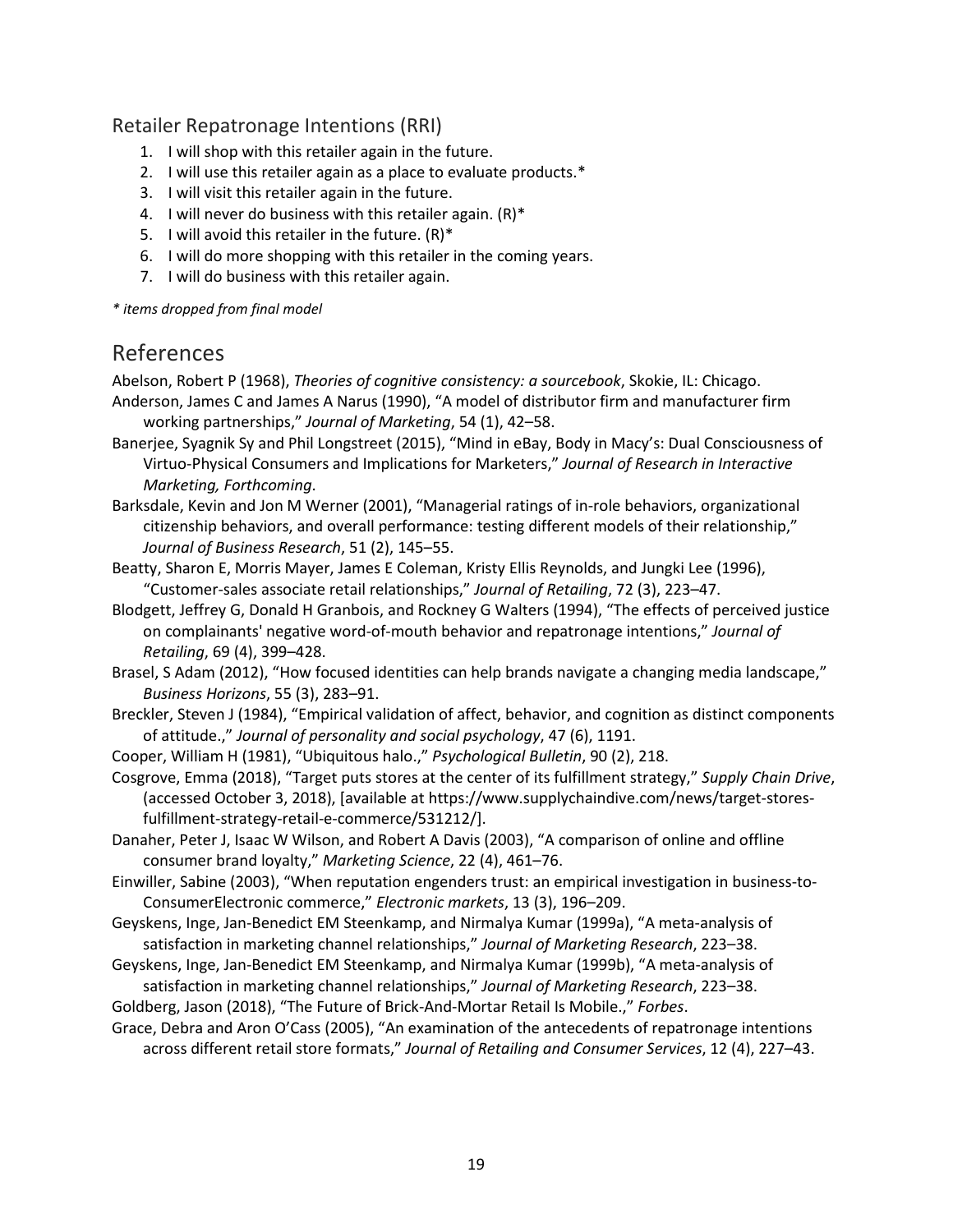- Grewal, Dhruv, Carl-Philip Ahlbom, Lauren Beitelspacher, Stephanie M Noble, and Jens Nordfalt (2018), "In-store mobile phone use and customer shopping behavior: evidence from the field," *Journal of Marketing*.
- Grewal, Dhruv, Yakov Bart, Martin Spann, and Peter Pal Zubcsek (2016), "Mobile advertising: a framework and research agenda," *Journal of Interactive Marketing*, 34, 3–14.
- Harris, Lisa and Charles Dennis (2011), "Engaging customers on Facebook: Challenges for e-retailers," *Journal of Consumer Behaviour*, 10 (6), 338–46.
- Hart, Cathy, Andrew M Farrell, Grazyna Stachow, Gary Reed, and John W Cadogan (2007), "Enjoyment of the shopping experience: Impact on customers' repatronage intentions and gender influence," *The Service Industries Journal*, 27 (5), 583–604.
- Hartwell, Christopher J and Michael A Campion (2016), "Getting on the same page: The effect of normative feedback interventions on structured interview ratings.," *Journal of applied psychology*, 101 (6), 757.
- Houliez, Chris (2010), "When non-store meets in-store: mobile communications technology, servicescapes, and the production of servicespace," *Journal of Customer Behaviour*, 9 (2), 201–20.
- Hu, Li-tze and Peter M Bentler (1999), "Cutoff criteria for fit indexes in covariance structure analysis: Conventional criteria versus new alternatives," *Structural Equation Modeling: A Multidisciplinary Journal*, 6 (1), 1–55.
- Iyer, Pramod, Arezoo Davari, and Amaradri Mukherjee (2018), "Investigating the effectiveness of retailers' mobile applications in determining customer satisfaction and repatronage intentions? A congruency perspective," *Journal of Retailing and Consumer Services*, 44, 235–43.
- Jarvenpaa, Sirkka L, Noam Tractinsky, and Michael Vitale (2000), "Consumer trust in an Internet store," *Information Technology and Management*, 1 (1-2), 45–71.
- Jones, Kiku, Lori NK Leonard, and Cynthia K Riemenschneider (2009), "Trust influencers on the web," *Journal of Organizational Computing and Electronic Commerce*, 19 (3), 196–213.
- Komiak, Sherrie YX and Izak Benbasat (2006), "The effects of personalization and familiarity on trust and adoption of recommendation agents," *MIS Quarterly*, 941–60.
- Lamberton, Cait and Andrew T Stephen (2016), "A Thematic Exploration of Digital, Social Media, and Mobile Marketing: Research Evolution from 2000 to 2015 and an Agenda for Future Inquiry," *Journal of Marketing*, 80 (6), 146–72.
- Leuthesser, Lance, Chiranjeev S Kohli, and Katrin R Harich (1995), "Brand equity: the halo effect measure," *European Journal of Marketing*, 29 (4), 57–66.
- Madden, Thomas J, Martin S Roth, and William R Dillon (2012), "Global product quality and corporate social responsibility perceptions: A cross-national study of halo effects," *Journal of International Marketing*, 20 (1), 42–57.
- Mayer, Roger C, James H Davis, and F David Schoorman (1995), "An integrative model of organizational trust," *Academy of Management Review*, 20 (3), 709–34.
- Meade, Adam W and S Bartholomew Craig (2012), "Identifying careless responses in survey data.," *Psychological Methods*, 17 (3), 437.
- Metzger, Miriam J and Andrew J Flanagin (2013), "Credibility and trust of information in online environments: The use of cognitive heuristics," *Journal of Pragmatics*, 59, 210–20.
- Meuter, Matthew L, Amy L Ostrom, Robert Roundtree, and Mary Jo Bitner (2000), "Self-service technologies: understanding customer satisfaction with technology-based service encounters," *Journal of Marketing*, 50–64.
- Mitzner, Tracy L, Julie B Boron, Cara Bailey Fausset, Anne E Adams, Neil Charness, Sara J Czaja, Katinka Dijkstra, Arthur D Fisk, Wendy A Rogers, and Joseph Sharit (2010), "Older adults talk technology: Technology usage and attitudes," *Computers in Human Behavior*, 26 (6), 1710–21.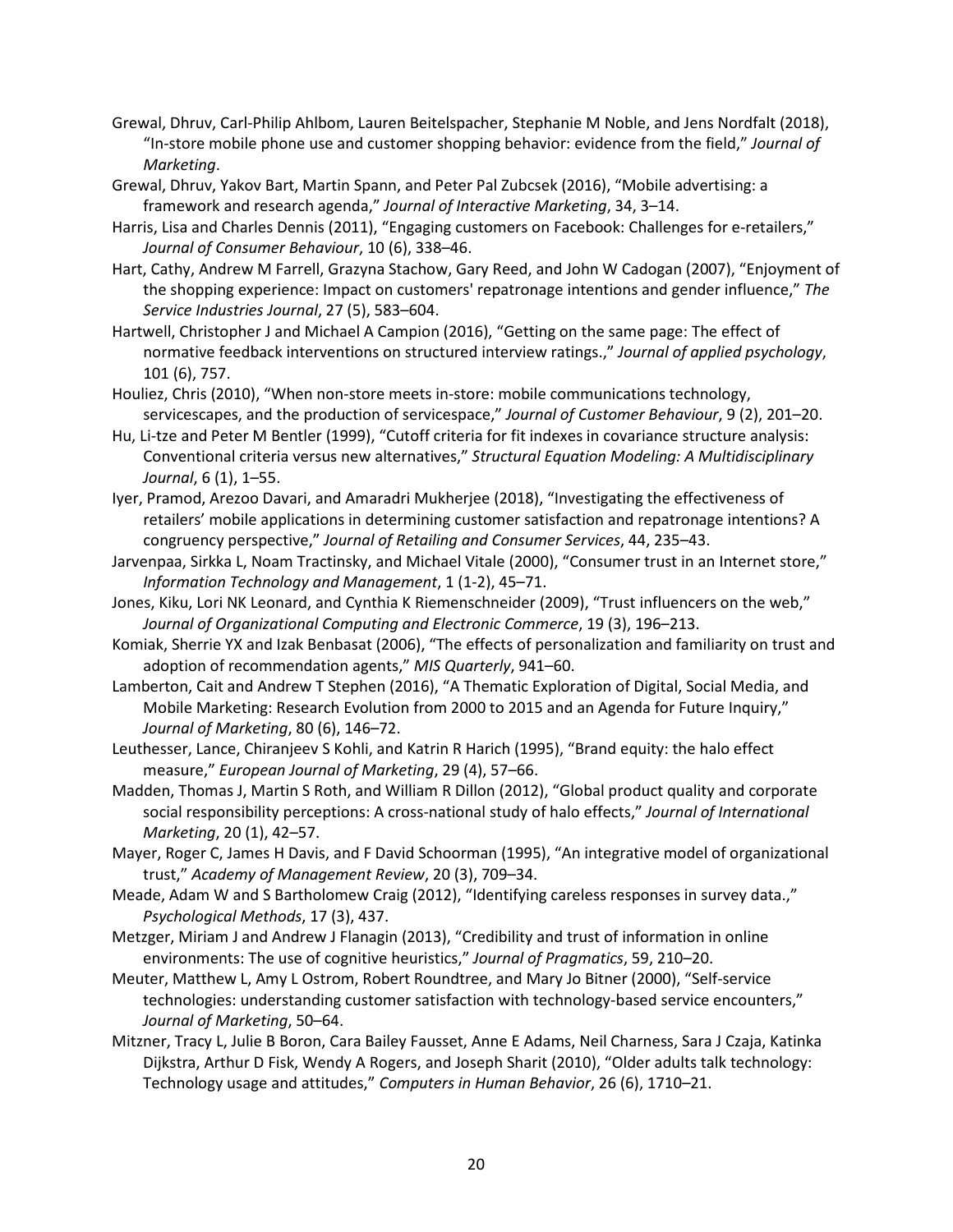Moorman, Christine, Rohit Deshpande, and Gerald Zaltman (1993), "Factors affecting trust in market research relationships," *Journal of Marketing*, 57 (1), 81–101.

Morgan, Robert M and Shelby D Hunt (1994), "The commitment-trust theory of relationship marketing," *Journal of Marketing*, 20–38.

Narang, Unnati, Venkatesh Shankar, and Sridhar Narayanan (2018), "The Impact of Mobile App Failures on Online and Offline Purchases," *Mays Business School Research Paper*, (3144434), 18–18.

Oliver, Richard L (1997), "Satisfaction: A behavioral perspective on the customer," *New York*.

Pan, Yue, Simon Sheng, and Frank T Xie (2012), "Antecedents of customer loyalty: An empirical synthesis and reexamination," *Journal of Retailing and Consumer Services*, 19 (1), 150–58.

- Pennington, Robin, H Dixon Wilcox, and Varun Grover (2003), "The role of system trust in business-toconsumer transactions," *Journal of Management Information Systems*, 20 (3), 197–226.
- Podsakoff, Philip M, Scott B MacKenzie, Jeong-Yeon Lee, and Nathan P Podsakoff (2003), "Common method biases in behavioral research: a critical review of the literature and recommended remedies.," *Journal of applied psychology*, 88 (5), 879.

Purohit, Devavrat and Joydeep Srivastava (2001), "Effect of manufacturer reputation, retailer reputation, and product warranty on consumer judgments of product quality: A cue diagnosticity framework," *Journal of Consumer Psychology*, 10 (3), 123–34.

Quint, Matthew, David Rogers, and Rick Ferguson (2013), "Showrooming and the Rise of the Mobile-Assisted Shopper," *AIMIA / Columbia Business School*, (accessed January 24, 2014), [available at https://www4.gsb.columbia.edu/filemgr?file\_id=7313935].

Ravald, Annika and Christian Grönroos (1996), "The value concept and relationship marketing," *European Journal of Marketing*, 30 (2), 19–30.

Ring, Peter Smith and Andrew H. van de Ven (1994), "Developmental processes of cooperative interorganizational relationships," *Academy of Management Review*, 19 (1), 90–118.

Rodríguez-Torrico, Paula, Sonia San-Martín, and Rebeca San José-Cabezudo (2019), "What drives Mshoppers to continue using mobile devices to buy?," *Journal of Marketing Theory and Practice*, 27 (1), 83–102.

Roehm, Michelle L and Alice M Tybout (2006), "When will a brand scandal spill over, and how should competitors respond?," *Journal of Marketing Research*, 43 (3), 366–73.

Rotter, Julian B (1971), "Generalized expectancies for interpersonal trust.," *American psychologist*, 26 (5), 443.

Sciandra, Michael R and J Jeffrey Inman (2015), "Smart phones, bad calls? In-store mobile technology use and consumer purchase behavior," in *NA - Advances in Consumer Research*, K. Diehl and C. Yoon, eds., Duluth, MN: NA-Advances in Consumer Research Volume 43, 117–21.

Shankar, Venkatesh and Sridhar Balasubramanian (2009), "Mobile marketing: a synthesis and prognosis," *Journal of Interactive Marketing*, 23 (2), 118–29.

Shankar, Venkatesh, Amy K Smith, and Arvind Rangaswamy (2003), "Customer satisfaction and loyalty in online and offline environments," *International Journal of Research in Marketing*, 20 (2), 153–75.

Shankar, Venkatesh, Mirella Kleijnen, Suresh Ramanathan, Ross Rizley, Steve Holland, and Shawn Morrissey (2016), "Mobile Shopper Marketing: Key Issues, Current Insights, and Future Research Avenues," *Journal of Interactive Marketing*, 34, 37–48.

Sheehan, Alexandra (2018), "WiFi Marketing: What It Is and How Retailers Can Use It."

Singh, Jagdip (1991), "Understanding the structure of consumers' satisfaction evaluations of service delivery," *Journal of the Academy of Marketing Science*, 19 (3), 223–44.

Sirdeshmukh, Deepak, Jagdip Singh, and Barry Sabol (2002), "Consumer trust, value, and loyalty in relational exchanges," *Journal of Marketing*, 66 (1), 15–37.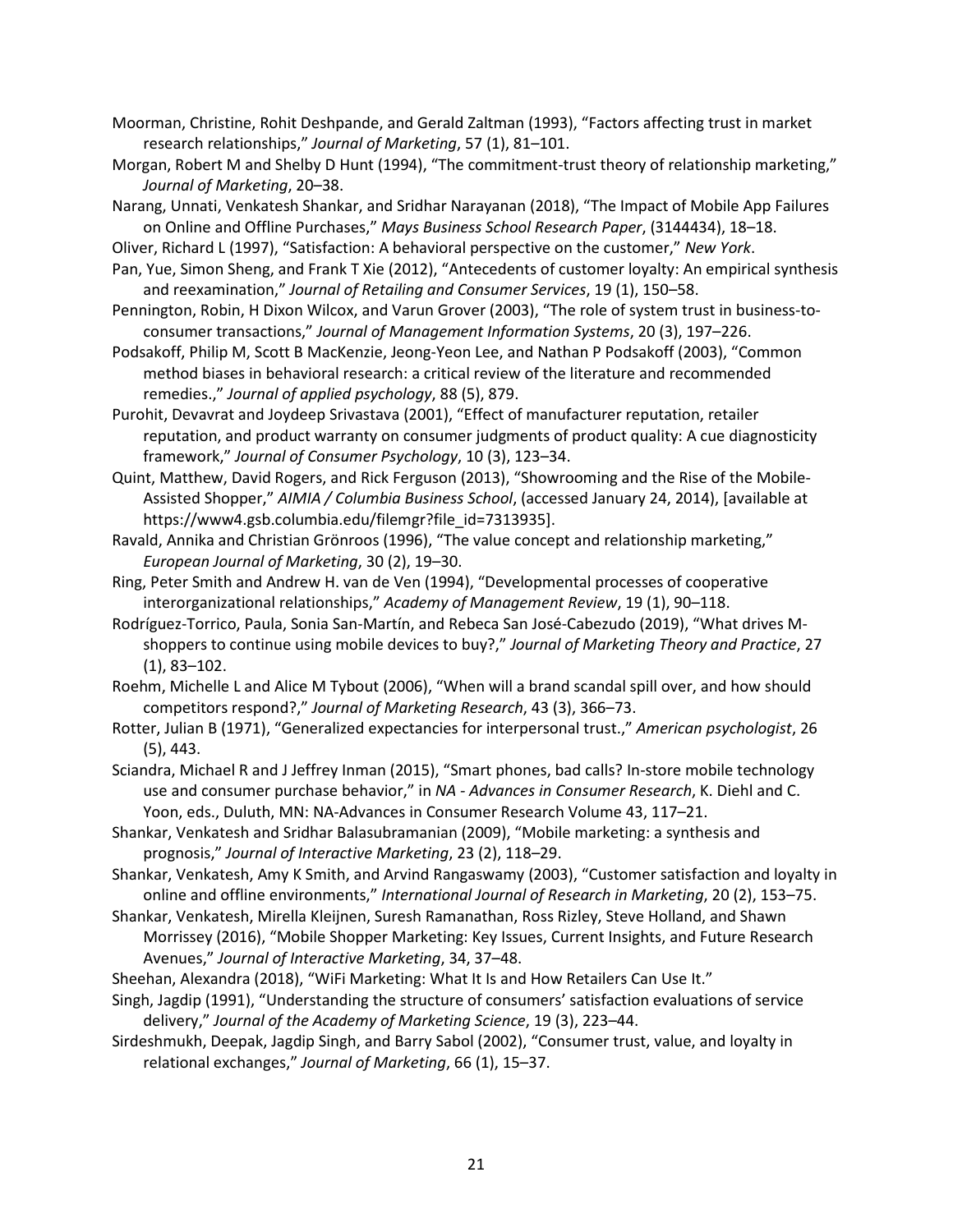- Skrovan, Sandy (2017), "How Shoppers Use Their Smartphones in Stores," *Retail Dive*, (accessed May 24, 2019), [available at https://www.retaildive.com/news/how-shoppers-use-their-smartphones-instores/444147/].
- Spaid, Brian and Daniel J Flint (2014), "The Meaning of Shopping Experiences Augmented By Mobile Internet Devices," *Journal of Marketing Theory and Practice*, 22 (1), 73–90.
- Stocchi, Lara, Carolina Guerini, and Nina Michaelidou (2017), "When are apps worth paying for?: how marketers can analyze the market performance of mobile apps," *Journal of advertising research*, 57 (3), 260–71.
- Stone, Arthur A, Christine A Bachrach, Jared B Jobe, Howard S Kurtzman, and Virginia S Cain (1999), *The science of self-report: Implications for research and practice*, Psychology Press.
- Susskind, Alex M (2005), "A content analysis of consumer complaints, remedies, and repatronage intentions regarding dissatisfying service experiences," *Journal of Hospitality & Tourism Research*, 29 (2), 150–69.
- Teo, Thompson SH and Jing Liu (2007), "Consumer trust in e-commerce in the United States, Singapore and China," *Omega*, 35 (1), 22–38.
- Verhoef, Peter C, P K Kannan, and J Jeffrey Inman (2015), "From multi-channel retailing to omni-channel retailing: introduction to the special issue on multi-channel retailing," *Journal of Retailing*, 91 (2), 174–81.
- Walczuch, Rita, Joyce Seelen, and Henriette Lundgren (2001), "Psychological determinants for consumer trust in e-retailing."
- Wilson, R Mark, Jeannie Gaines, and Ronald Paul Hill (2008), "Neuromarketing and consumer free will," *Journal of Consumer Affairs*, 42 (3), 389–410.
- Yakup, Durmaz and Ibrahim Diyarbakirlioglu (2011), "A Theoritical Approach To The Role Of Perception On The Consumer Buying Decision Process," *Asian Journal of Business and Management Sciences*, 1, 217–21.
- Yap, Sheau Fen and Mew Lian Kew (2007), "Service quality and customer satisfaction: antecedents of customer's re-patronage intentions," *Sunway Academic Journal*, 4, 59–73.
- Zboja, James J and Clay M Voorhees (2006), "The impact of brand trust and satisfaction on retailer repurchase intentions," *Journal of Services Marketing*, 20 (6), 381–90.
- Zeithaml, Valarie A, Leonard L Berry, and A Parasuraman (1996), "The Behavioral Consequences of Service Quality," *Journal of Marketing*, 60 (2), 31.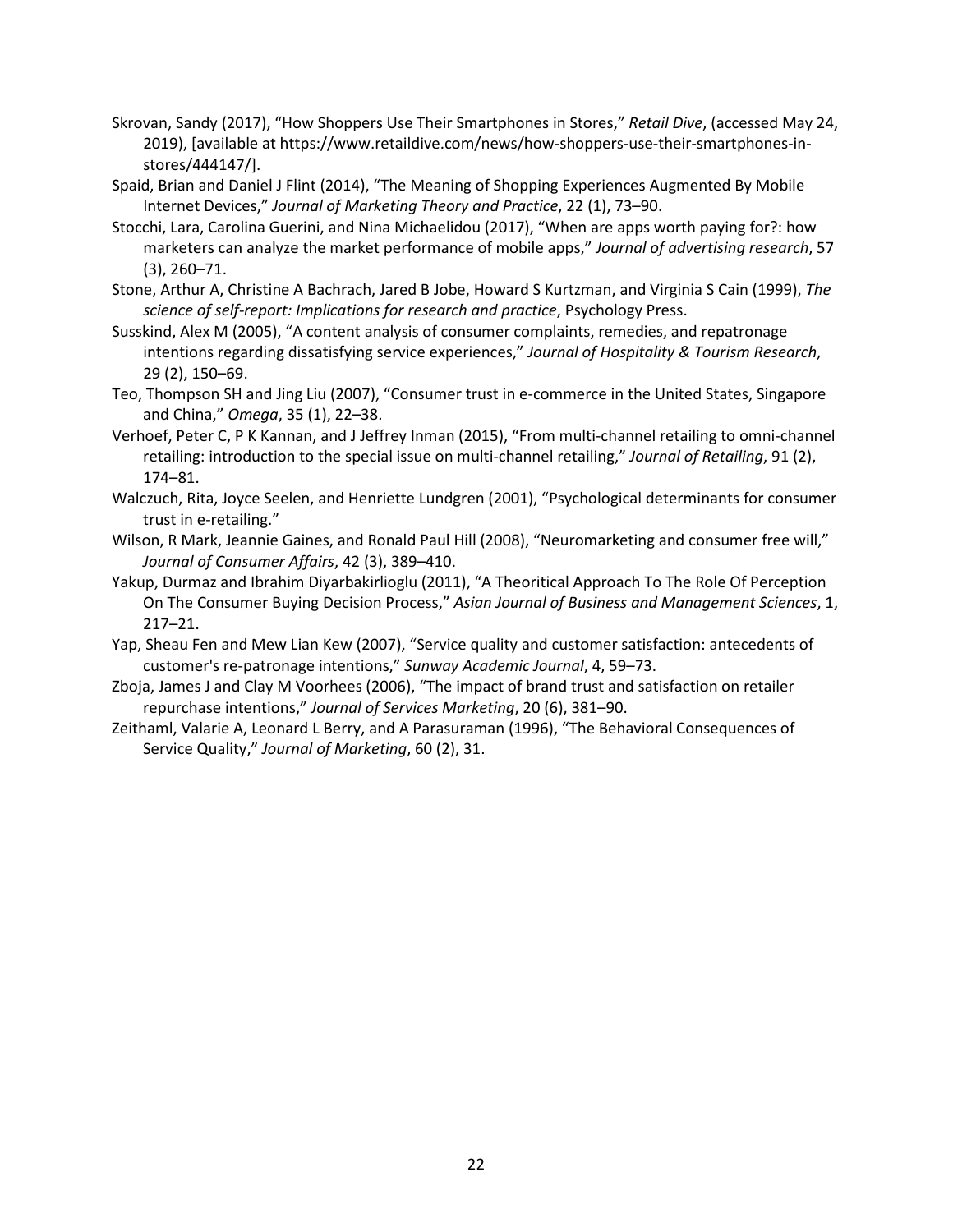# Tables

#### *Table 1 - Demographics of sample*

|                                          | $n = 599$       |                  |
|------------------------------------------|-----------------|------------------|
|                                          | Total           | $\frac{1}{2}$    |
| Age                                      |                 |                  |
| 18-24                                    | 29              | 4.8              |
| 25-34                                    | 207             | 34.6             |
| 35-44                                    | 153             | 25.5             |
| 45-54                                    | 86              | 14.4             |
| 55-64                                    | 95              | 15.9             |
| 65-74                                    | $\overline{28}$ | 4.7              |
| $75+$                                    | 1               | $\overline{.2}$  |
|                                          |                 |                  |
| Gender                                   |                 |                  |
| Male $(\%)$                              | 214             | 35.7             |
| Female (%)                               | 385             | 64.3             |
|                                          |                 |                  |
| <b>Education</b>                         |                 |                  |
| Some high school, no diploma             | 3               | .5               |
| High school graduate or equivalent       | 45              | 7.5              |
| Some college credit, no degree           | 114             | 19.0             |
| Trade, technical, or vocational training | 20              | $\overline{3.3}$ |
| Associate degree                         | 86              | 14.3             |
| <b>Bachelor's degree</b>                 | 226             | 37.6             |
| Master's degree                          | 78              | 13.0             |
| Professional degree (e.g., JD, MD, DDS)  | 19              | 3.2              |
| Doctorate (e.g., PhD)                    | 9               | 1.5              |
|                                          |                 |                  |
| Income/year                              |                 |                  |
| <b>Less than \$24,999</b>                | 38              | 6.3              |
| \$25,000 to \$34,999                     | 62              | 10.3             |
| \$35,000 to \$49,999                     | 91              | 15.2             |
| \$50,000 to \$74,999                     | 143             | 23.8             |
| \$75,000 to \$99,999                     | 125             | 20.8             |
| \$100,000 to \$199,999                   | 88              | 14.7             |
| \$200,000 or more                        | 23              | 3.8              |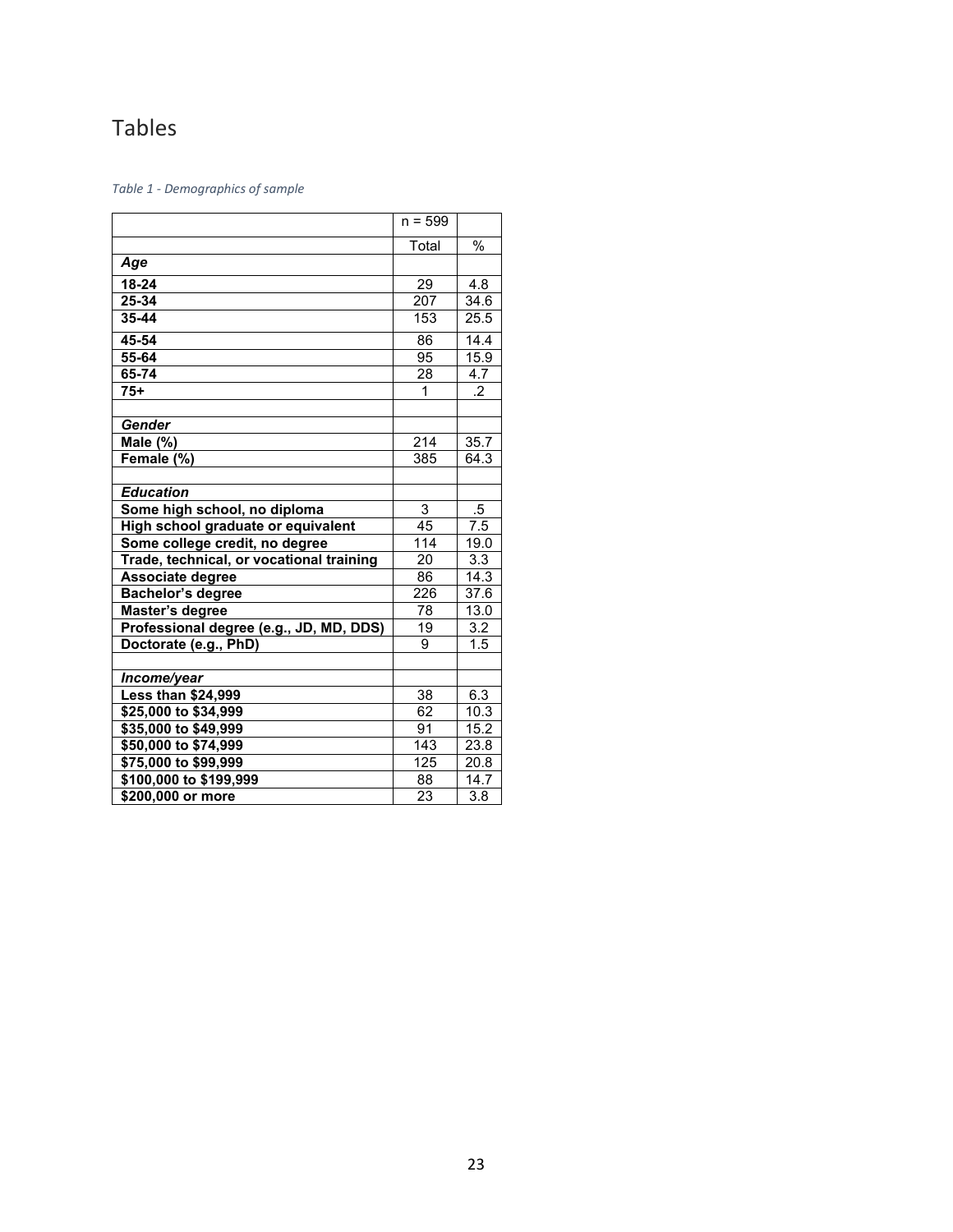#### *Table 2 – Means, standard deviations, and correlations among constructs*

| <b>Construct</b>                | <b>AVE</b> | SQRT(AVE) | CR.  | $\alpha$ | М     | <b>SD</b> |          |           | 3        |        | 5 |
|---------------------------------|------------|-----------|------|----------|-------|-----------|----------|-----------|----------|--------|---|
| <b>Satisfaction with</b>        | 0.50       | 0.70      | 0.80 | 0.74     | 5.930 | 0.924     |          |           |          |        |   |
| <b>Information Source</b>       |            |           |      |          |       |           |          |           |          |        |   |
| <b>Trust in Information</b>     | 0.60       | 0.78      | 0.86 | 0.86     | 5.528 | 0.947     | .559**   |           |          |        |   |
| <b>Source</b>                   |            |           |      |          |       |           |          |           |          |        |   |
| <b>Satisfaction with</b>        | 0.52       | 0.72      | 0.81 | 0.90     | 5.765 | 0.981     | $.448**$ | .488**    |          |        |   |
| <b>Retailer</b>                 |            |           |      |          |       |           |          |           |          |        |   |
| <b>Trust in Retailer</b>        | 0.63       | 0.79      | 0.87 | 0.87     | 5.713 | 1.157     | $.339**$ | $.408**$  | $.593**$ |        |   |
| <b>Retailer Repatronage</b>     | 0.61       | 0.78      | 0.86 | 0.87     | 6.017 | 0.936     | $.414**$ | $.411***$ | $.637**$ | .499** |   |
| <b>Intentions</b>               |            |           |      |          |       |           |          |           |          |        |   |
| ** significant at $p < .01$ (2- |            |           |      |          |       |           |          |           |          |        |   |
| tailed)                         |            |           |      |          |       |           |          |           |          |        |   |
|                                 |            |           |      |          |       |           |          |           |          |        |   |

#### *Table 3 – Factor Loadings*

| <b>Item</b>                                                                                                     | 1    | 2    | 3    | 4    | 5    |
|-----------------------------------------------------------------------------------------------------------------|------|------|------|------|------|
| Satisfaction with Information Source 1                                                                          | .644 |      |      |      |      |
| Satisfaction with Information Source 2                                                                          | .810 |      |      |      |      |
| Satisfaction with Information Source 3                                                                          | .813 |      |      |      |      |
| Trust in Information Source 1                                                                                   |      | .800 |      |      |      |
| Trust in Information Source 3                                                                                   |      | .818 |      |      |      |
| Trust in Information Source 5                                                                                   |      | .763 |      |      |      |
| Trust in Information Source 8                                                                                   |      | .745 |      |      |      |
| Satisfaction with Retailer 1                                                                                    |      |      | .743 |      |      |
| Satisfaction with Retailer 2                                                                                    |      |      | .779 |      |      |
| Satisfaction with Retailer 3                                                                                    |      |      | .741 |      |      |
| Satisfaction with Retailer 5                                                                                    |      |      | .689 |      |      |
| Trust in Retailer 2                                                                                             |      |      |      | .770 |      |
| Trust in Retailer 4                                                                                             |      |      |      | .795 |      |
| Trust in Retailer 6                                                                                             |      |      |      | .820 |      |
| Trust in Retailer 7                                                                                             |      |      |      | .808 |      |
| Retailer Repatronage Intentions 1                                                                               |      |      |      |      | .817 |
| Retailer Repatronage Intentions 3                                                                               |      |      |      |      | .814 |
| Retailer Repatronage Intentions 6                                                                               |      |      |      |      | .701 |
| Retailer Repatronage Intentions 7                                                                               |      |      |      |      | .830 |
| Extraction Method: Principal Component Analysis; Rotation Method: Quartimax with<br><b>Kaiser Normalization</b> |      |      |      |      |      |

#### *Table 4 – Standardized coefficients and fit statistics for the structural model*

| <b>Parameter</b>                                                                    | <b>Std. Estimates</b> | t-value |
|-------------------------------------------------------------------------------------|-----------------------|---------|
| Satisfaction with Information Source $\rightarrow$ Satisfaction with Retailer (H1)  | $0.580***$            | 12.141  |
| Satisfaction with Information Source $\rightarrow$ Trust in Information Source (H2) | $0.737***$            | 13.659  |
| Satisfaction with Retailer $\rightarrow$ Trust in Retailer (H3)                     | $0.565***$            | 12.586  |
| Trust in Information Source $\rightarrow$ Trust in Retailer (H4)                    | $0.185***$            | 4.383   |
| Satisfaction with Retailer $\rightarrow$ Retailer Repatronage Intentions (H5)       | $0.574***$            | 11.555  |
| Trust with Retailer $\rightarrow$ Retailer Repatronage Intentions (H6)              | $0.205***$            | 4.291   |
|                                                                                     |                       |         |
| <b>Fit Statistics</b>                                                               |                       |         |
| $X^2$ /df/p-value                                                                   | 344.64/146/0.00       |         |
| Root Mean Square Error of Approximation (RMSEA)                                     | 0.048                 |         |
| Standardized Root Mean Square Residual (SRMR)                                       | 0.052                 |         |
| Comparative Fit Index                                                               | 0.972                 |         |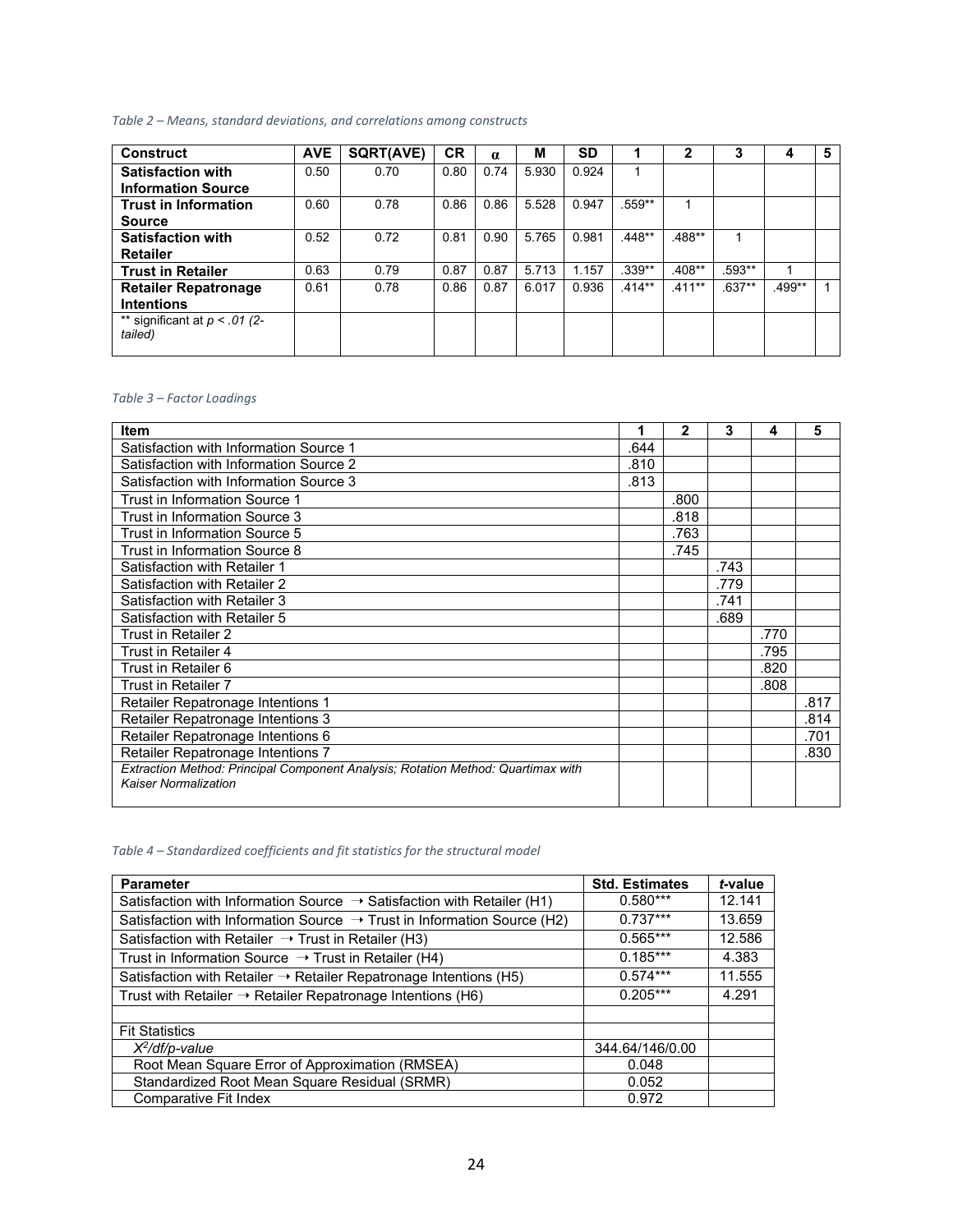| Goodness-of Fit<br>: Index     | 0.940 |  |
|--------------------------------|-------|--|
| *** Significant at p<br>001. > |       |  |
|                                |       |  |

#### *Table 5 – Mediating Test*

| <b>Parameter</b>                                                                   | <b>Std. Estimates</b> | <b>Std Estimates</b> |
|------------------------------------------------------------------------------------|-----------------------|----------------------|
| Satisfaction with Information Source $\rightarrow$ Satisfaction with Retailer      | $0.581***$            | $0.571***$           |
| Satisfaction with Information Source $\rightarrow$ Trust in Information Source     | $0.738***$            | $0.737***$           |
| Satisfaction with Retailer $\rightarrow$ Trust in Retailer                         | $0.576***$            | $0.566***$           |
| Trust in Information Source $\rightarrow$ Trust in Retailer                        | $0.213***$            | $0.186***$           |
| Satisfaction with Information Source $\rightarrow$ Trust in Retailer*              | $-0.041$ ns           |                      |
| Satisfaction with Retailer $\rightarrow$ Retailer Repatronage Intentions           | $0.575***$            | $0.487***$           |
| Trust with Retailer $\rightarrow$ Retailer Repatronage Intentions                  | $0.203***$            | $0.185***$           |
| Satisfaction with Information Source $\rightarrow$ Retailer Repatronage Intentions |                       | $0.166***$           |
|                                                                                    |                       |                      |
| <b>Fit Statistics</b>                                                              |                       |                      |
| $X^2$ /df/p-value                                                                  | 344.32/145/0.00       | 331.46/145/0.00      |
| Root Mean Square Error of Approximation (RMSEA)                                    | 0.048                 | 0.046                |
| Standardized Root Mean Square Residual (SRMR)                                      | 0.051                 | 0.046                |
| <b>Comparative Fit Index</b>                                                       | 0.972                 | 0.974                |
| Goodness-of Fit Index                                                              | 0.940                 | 0.942                |
| *** Significant at $p < .001$                                                      |                       |                      |
|                                                                                    |                       |                      |

#### *Table 6 – Information Sources Used in the Retail Environment*

|                                              | $n = 599$ |      |
|----------------------------------------------|-----------|------|
|                                              | Total     | $\%$ |
| <b>Competing Retailer's Website</b>          | 178       | 29.8 |
| <b>Retailer's Website</b>                    | 138       | 23.0 |
| <b>Competing Retailer's Mobile App</b>       | 106       | 17.7 |
| <b>Retailer's Mobile App</b>                 | 71        | 11.8 |
| <b>Third-party Product Review Website</b>    | 48        | 8.0  |
| <b>Product Manufacturer's Website</b>        | 27        | 4.5  |
| <b>Third-party Product Review Mobile App</b> | 17        | 2.8  |
| <b>Product Manufacturer's Mobile App</b>     | 1         | 0.2  |
| <b>Unknown</b>                               | 13        | 22   |

#### **Table 7 – Information Sources Uses**

|                                      | $n = 599$ |      |
|--------------------------------------|-----------|------|
|                                      | Total     | $\%$ |
| <b>Price</b>                         | 297       | 49.6 |
| <b>Product Information</b>           | 124       | 20.7 |
| <b>Price and Product Information</b> | 72        | 12.0 |
| Coupon                               | 64        | 10.7 |
| <b>Online Purchase</b>               | 12        | 2.0  |
| Other                                | 3         | 0.5  |

# Figures